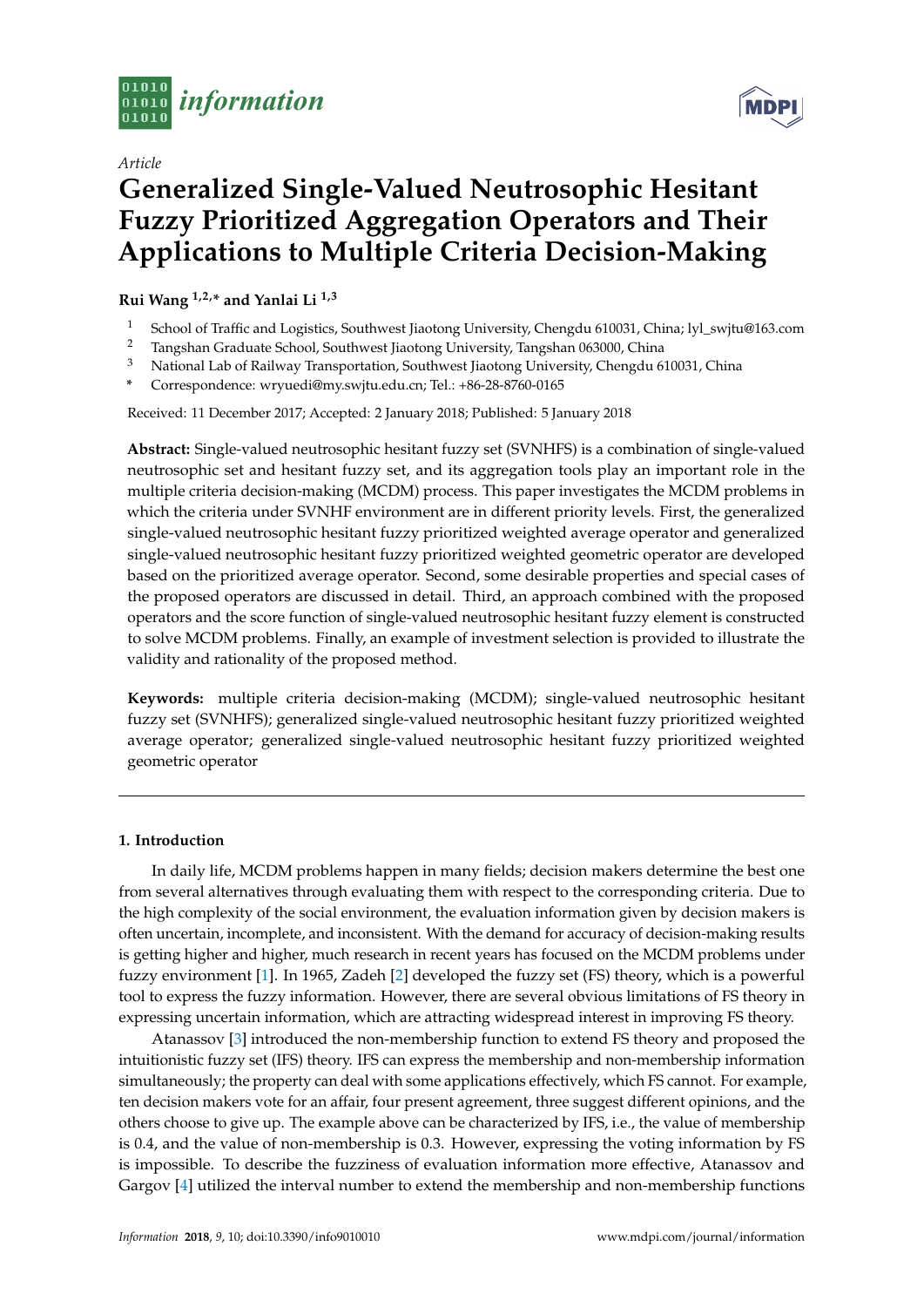and put forward the interval-valued intuitionistic fuzzy set (IVIFS) theory. Nevertheless, in the real decision-making process, only considering the membership and non-membership information is not comprehensive sometimes. For instance, a decision maker gives her/his evaluation on a viewpoint, she/he may think the positive probability is 0.5, the false probability is 0.6, and the indeterminacy probability is 0.2 [\[5\]](#page-17-4). Obviously, IFS and IVIFS theory cannot deal with this situation. Therefore, Smarandache [\[6\]](#page-17-5) defined the neutrosophic set (NS), which can be regarded as a generalization of FS and IFS [\[7\]](#page-18-0). NS consists of three independent membership functions, namely, truth-membership, indeterminacy-membership, and falsity-membership functions. Whereas, NS theory was originally proposed from a philosophical point of view, and it is difficult to apply NS theory in the field of science and engineering. To solve this problem, Wang [\[8,](#page-18-1)[9\]](#page-18-2) defined the concepts of interval neutrosophic set (INS) and single-valued neutrosophic set (SVNS), which are specific cases of NS.

Another drawback of FS is that its membership value is single; while determining the exact value of membership may be difficult for decision makers due to doubt. To deal with this situation, Torra and Narukawa [\[10\]](#page-18-3) and Torra [\[11\]](#page-18-4) extended the FS theory to hesitant fuzzy set (HFS) theory through allowing decision makers to give several different values of membership. Furthermore, Chen [\[12\]](#page-18-5) defined the concept of interval-valued hesitant fuzzy set (IVHFS), in which the possible membership values can be expressed by interval numbers. Considering the complex information given by decision makers, Zhu [\[13\]](#page-18-6) introduced the non-membership hesitancy function to propose the dual hesitant fuzzy set (DHFS) theory. According to the aforementioned analysis of improved FS theory from two directions, Ye [\[14\]](#page-18-7) developed the single-valued neutrosophic hesitant fuzzy set (SVNHFS) combined with NS and HFS theory, in addition, Liu and Shi [\[7\]](#page-18-0) extended the SVNHFS to interval neutrosophic hesitant fuzzy set (INHFS). Consequently, SVNHFS and INHFS not only can characterize the inconsistent and indeterminate information but also allow decision makers to give several possible values of truth-membership, indeterminacy-membership, and falsity-membership functions.

Besides the evaluation information, aggregation tools also are important parts of MCDM process. Ye [\[14\]](#page-18-7) developed the operational laws and cosine measure of single-valued neutrosophic hesitant fuzzy elements (SVNHFEs), and proposed the single-valued neutrosophic hesitant fuzzy weighted average (SVNHFWA) operator and single-valued neutrosophic hesitant fuzzy weighted geometric (SVNHFWG) operator to aggregate SVNHFEs. ¸Sahin and Liu [\[15\]](#page-18-8) constructed the decision-making approach based on the correlation coefficient and weighted correlation coefficient of SVNHFEs. Biswas et al. [\[16\]](#page-18-9) put forward several approaches for decision-making under SVNHF environment by using distance measures of SVNHFEs. Liu and Luo [\[17\]](#page-18-10) proposed the single-valued neutrosophic hesitant fuzzy ordered weighted average (SVNHFOWA) operator and single-valued neutrosophic hesitant fuzzy hybrid weighted average (SVNHFHWA) operator, and applied them into MCDM process. Liu and Zhang [\[18\]](#page-18-11) developed the single-valued neutrosophic hesitant fuzzy Heronian mean aggregation operators to deal with MCDM problems. Liu and Shi [\[7\]](#page-18-0) defined the operational laws of INHFSs and proposed interval neutrosophic hesitant fuzzy generalized weighted average (INHFGWA) operator, interval neutrosophic hesitant fuzzy generalized ordered weighted average (INHFGOWA) operator, and interval neutrosophic hesitant fuzzy generalized hybrid weighted average (INHFGHWA) operator. Ye [\[19\]](#page-18-12) determined the ranking of alternatives combined with the correlation coefficient of INHFSs.

The aforementioned decision-making methods are applied to the situation of the aggregated arguments and are in the same priority; whereas, in many real situations, criteria always have different priorities. For example, a mother chooses the dried milk for her baby, the criteria she considers are price and safety. Obviously, a prioritization ordering exists between the criteria, i.e., safety is much more important than price [\[20\]](#page-18-13). To deal with this situation, Yager [\[21\]](#page-18-14) proposed the prioritized average (PA) operator to aggregate the evaluation information concerning the criteria of different priorities. Since the PA operator was presented, many scholars have focused on extending the PA operator into the fuzzy environment. For instance, Yu [\[20\]](#page-18-13) proposed the intuitionistic fuzzy prioritized weighted average (IFPWA) operator and intuitionistic fuzzy prioritized weighted geometric (IFPWG) operator, and investigated their properties. Yu et al. [\[22\]](#page-18-15) extended the PA operator into IVIF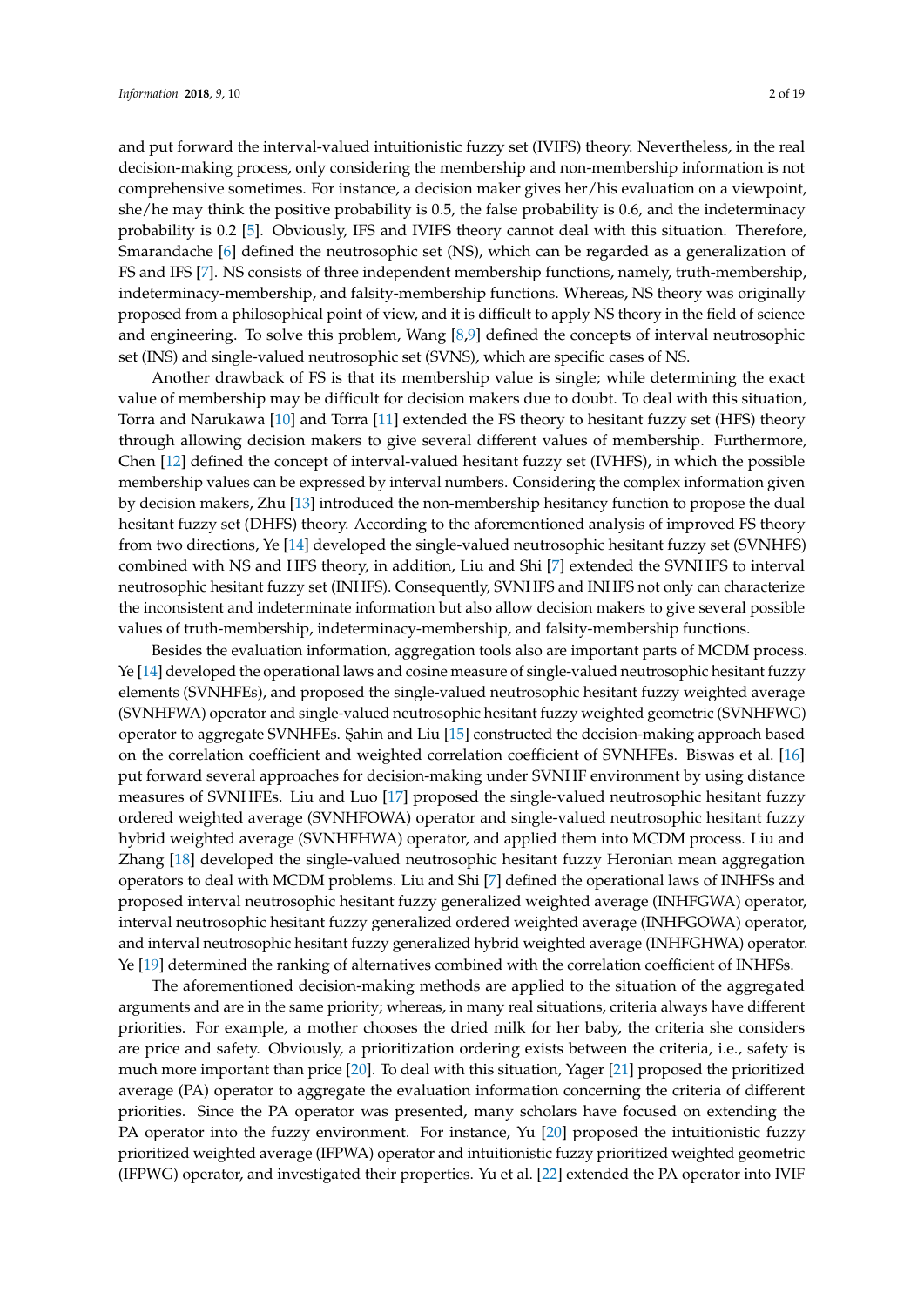environment and developed the interval-valued intuitionistic fuzzy prioritized weighted average (IVIFPWA) operator and interval-valued intuitionistic fuzzy prioritized weighted geometric (IVIFPWG) operator. Liu and Wang [\[23\]](#page-18-16) studied the aggregation operator under IN environment and put forward the interval neutrosophic prioritized ordered weighted average (INPOWA) operator. Furthermore, Wei [\[24\]](#page-18-17) extended the PA operator into hesitant fuzzy MCDM problems. Jin et al. [\[25\]](#page-18-18) developed interval-valued hesitant fuzzy Einstein prioritized weighted average (IVHFEPWA) operator and the interval-valued hesitant fuzzy Einstein prioritized weighted geometric (IVHFEPWG) operator through improving the operations of IVHFSs. However, to our best knowledge, little attention has been paid to the prioritized aggregation operators under SVNHF environment.

This paper proposes the aggregation operators for SVNHFEs, in which the aggregation arguments have different priority levels, and develops an approach for decision-making. To do this, the rest of this paper is organized as follows. Section [2](#page-2-0) briefly introduces some basic concepts of SVNS, HFS, SVNHFS, and the PA operator. Section [3](#page-4-0) develops the generalized single-valued neutrosophic hesitant fuzzy prioritized weighted average (GSVNHFPWA) operator and generalized single-valued neutrosophic hesitant fuzzy prioritized weighted geometric (GSVNHFPWG) operator, and investigates some desirable properties and special cases of the proposed operators. Section [4](#page-12-0) constructs an approach for decision-making based on the proposed operators. Section [5](#page-13-0) provides a numerical example to illustrate the applications and advantages of the proposed method. Section [6](#page-17-6) summarizes the conclusions of this research.

### <span id="page-2-0"></span>**2. Preliminaries**

In this section, we briefly introduce some basic concepts, including the definitions of NS, SVNS, HFS, and SVNHFS. The operations of SVNHFEs and the PA operator are also presented, which are used in the subsequent discussion.

#### *2.1. The Single-Valued Neutrosophic Set*

**Definition 1.** *Ref. [\[6\]](#page-17-5) Let X be a universe of discourse, with a generic element in X denoted by x. An NS A in X is characterized by a truth-membership function TA*(*x*)*, an indeterminacy-membership* function  $I_A(x)$ , and a falsity-membership function  $F_A(x)$ . The functions  $T_A(x)$ ,  $I_A(x)$ , and  $F_A(x)$ *are real standard or non-standard subsets of ]<sup>−</sup>0,1<sup>+</sup>[, i.e., T<sub>A</sub>(x) : X →]<sup>−</sup>0,1<sup>+</sup>[, I<sub>A</sub>(x) : X →]<sup>−</sup>0,1<sup>+</sup>[, and*  $F_A(x): X \to ]-0,1^+[$ . Thus, the sum of three aforementioned functions satisfies the condition of  $-0 \le \sup T_A(x) + \sup I_A(x) + \sup F_A(x) \le 3^+.$ 

NS theory was originally proposed from the angle of philosophy and can be regarded as a generalization of FS, IFS, and IVIFS. However, the NS is not easily used for real scientific and engineering decision-making problems. To solve this limitation, Wang [\[8\]](#page-18-1) defined the concept of SVNS, which is a special case of NS.

**Definition 2.** *Ref. [\[8\]](#page-18-1) Let X be a universe of discourse, with a generic element in X denoted by x. An SVNS A is given by*

$$
A = \{ \langle x, T_A(x), I_A(x), F_A(x) \rangle | x \in X \},\tag{1}
$$

*where*  $T_A(x)$  *is the truth-membership function,*  $I_A(x)$  *is the indeterminacy-membership function, and*  $F_A(x)$ *is the falsity-membership function. For each point x in X, the functions*  $T_A(x)$ *, I<sub>A</sub>*(*x*)*, and*  $F_A(x)$  *satisfy the conditions of*  $T_A(x)$ ,  $I_A(x)$ ,  $F_A(x) \in [0,1]$  *and*  $0 \le T_A(x) + I_A(x) + F_A(x) \le 3$ .

# *2.2. The Hesitant Fuzzy Set*

During the decision-making process, decision makers sometimes may be confused when determining the exact membership value of an element to the set because of the existing several possible membership values. Considering this situation, Torra and Narukawa [\[10\]](#page-18-3) defined the concept of HFS.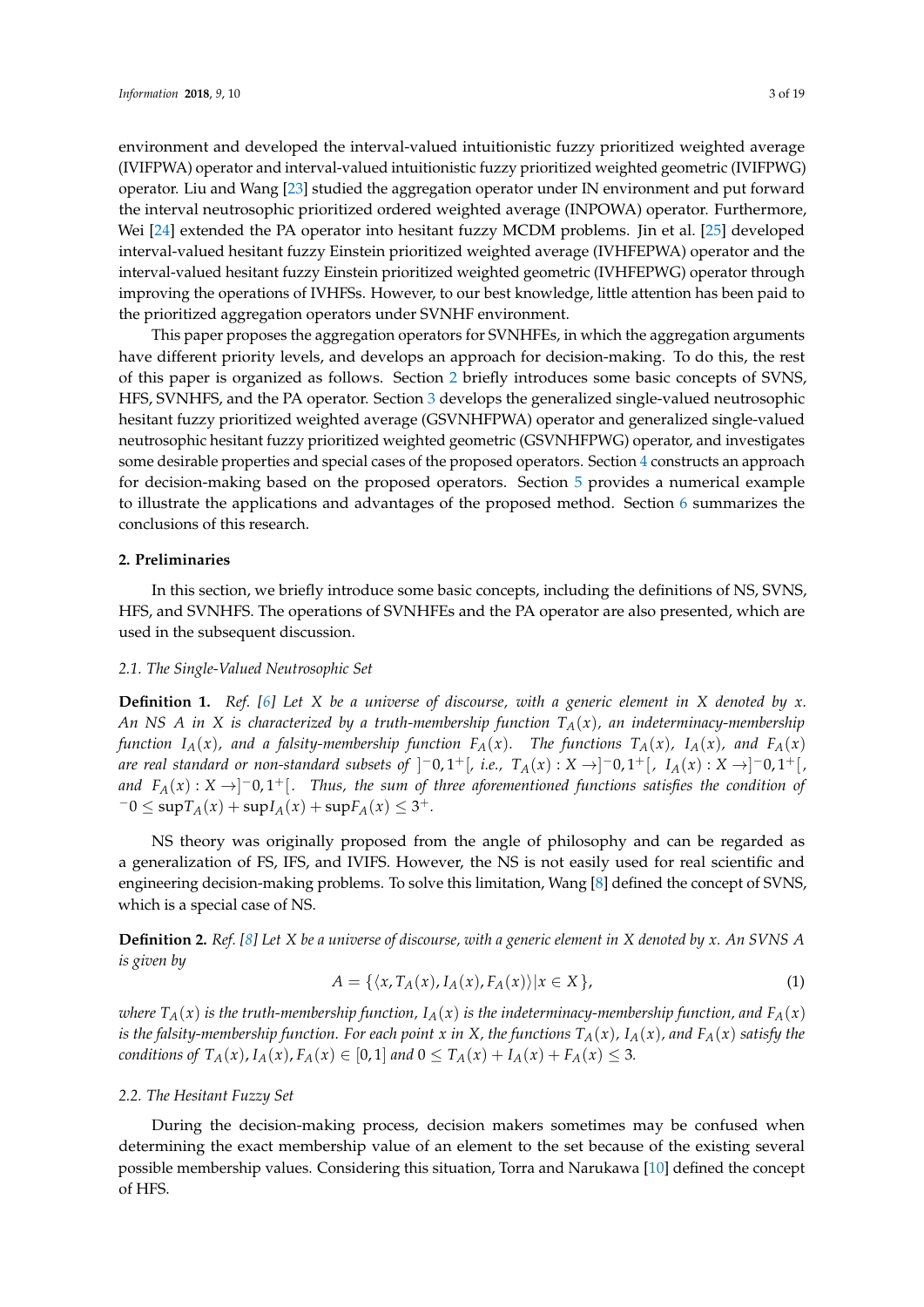**Definition 3.** Ref. [\[10\]](#page-18-3) Let *X* be a non-empty and finite set, an HFS *A* on *X* is defined by a function  $h_A(x)$ *that when applied to X returns a finite subset of* [0, 1]*, which can be expressed as*

$$
A = \{ \langle x, h_A(x) \rangle | x \in X \},\tag{2}
$$

*where hA*(*x*) *is a set of some different values in* [0, 1]*, indicating the possible membership degrees of the element*  $x \in X$  *to A*.

#### *2.3. The Single-Valued Neutrosophic Hesitant Fuzzy Set*

Based on the combination of SVNS and HFS, Ye [\[14\]](#page-18-7) proposed the concept of SVNHFS.

**Definition 4.** *Ref. [\[14\]](#page-18-7) Let X be a non-empty and finite set, an SVNHFS N on X is expressed as*

$$
N = \left\{ \left\langle x, \tilde{t}(x), \tilde{i}(x), \tilde{f}(x) \right\rangle | x \in X \right\},\tag{3}
$$

where  $\tilde{t}(x) = {\gamma | \gamma \in \tilde{t}(x)}$ ,  $\tilde{i}(x) = {\delta | \delta \in \tilde{i}(x)}$ , and  $\tilde{f}(x) = {\eta | \eta \in \tilde{f}(x)}$  are three sets of some *different values in* [0, 1]*, denoting the possible truth-membership hesitant, possible indeterminacy-membership hesitant, and possible falsity-membership hesitant degrees of the element*  $x \in X$  *to N. And they satisfy the*  $\alpha$  *conditions of*  $\gamma$ *,*  $\delta$ *,*  $\eta \subseteq [0,1]$  *and*  $0 \leq \sup \gamma^+ + \sup \delta^+ + \sup \eta^+ \leq 3$ *, where*  $\gamma^+ = \bigcup_{\gamma \in \widetilde{t}(x)} \max \{\gamma\}$  $\delta^+=\cup_{\delta\in \widetilde{i}(x)}\max\{\delta\}$ , and  $\eta^+=\cup_{\eta\in \widetilde{f}(x)}\max\{\eta\}$  for  $x\in X$ . For convenience, we call  $\widetilde{n}=\left\{\widetilde{t}(x),\widetilde{i}(x),\widetilde{f}(x)\right\}$ is an SVNHFE, denoted by  $\widetilde{n} = \left\{ \widetilde{t}, \widetilde{i}, \widetilde{f} \right\}$ .

**Definition 5.** Ref. [\[14\]](#page-18-7) Let  $\widetilde{n} = \left\{ \widetilde{t}_1, \widetilde{t}_1, \widetilde{f}_1 \right\}$ ,  $\widetilde{n}_1 = \left\{ \widetilde{t}_1, \widetilde{t}_1, \widetilde{f}_1 \right\}$  and  $\widetilde{n}_2 = \left\{ \widetilde{t}_2, \widetilde{t}_2, \widetilde{f}_2 \right\}$  be three SVNHFEs,  $\lambda > 0$ , *then the basic operations of SVNHFEs are defined as*

$$
\widetilde{n}_1 \oplus \widetilde{n}_2 = \left\{ \widetilde{t}_1 \oplus \widetilde{t}_2, \widetilde{i}_1 \otimes \widetilde{i}_2, \widetilde{f}_1 \otimes \widetilde{f}_2 \right\} = \bigcup_{\gamma_1 \in \widetilde{t}_1, \delta_1 \in \widetilde{t}_1, \eta_1 \in \widetilde{f}_1, \gamma_2 \in \widetilde{t}_2, \delta_2 \in \widetilde{i}_2, \eta_2 \in \widetilde{f}_2} \left\{ \{\gamma_1 + \gamma_2 - \gamma_1 \gamma_2\}, \{\delta_1 \delta_2\}, \{\eta_1 \eta_2\} \right\}; \tag{4}
$$

$$
\widetilde{n}_1 \otimes \widetilde{n}_2 = \left\{ \widetilde{t}_1 \otimes \widetilde{t}_2, \widetilde{i}_1 \oplus \widetilde{i}_2, \widetilde{f}_1 \oplus \widetilde{f}_2 \right\} = \bigcup_{\gamma_1 \in \widetilde{t}_1, \delta_1 \in \widetilde{t}_1, \eta_1 \in \widetilde{f}_1, \gamma_2 \in \widetilde{t}_2, \delta_2 \in \widetilde{i}_2, \eta_2 \in \widetilde{f}_2} \left\{ \{\gamma_1 \gamma_2\}, \{\delta_1 + \delta_2 - \delta_1 \delta_2\}, \{\eta_1 + \eta_2 - \eta_1 \eta_2\} \right\}; \tag{5}
$$

$$
\lambda \widetilde{n} = \bigcup_{\gamma \in \widetilde{t}, \delta \in \widetilde{t}, \eta \in \widetilde{f}} \left\{ \left\{ 1 - (1 - \gamma)^{\lambda} \right\}, \left\{ \delta^{\lambda} \right\}, \left\{ \eta^{\lambda} \right\} \right\};\tag{6}
$$

$$
\widetilde{n}^{\lambda} = \bigcup_{\gamma \in \widetilde{t}, \delta \in \widetilde{t}, \eta \in \widetilde{f}} \left\{ \left\{ \gamma^{\lambda} \right\}, \left\{ 1 - (1 - \delta)^{\lambda} \right\}, \left\{ 1 - (1 - \eta)^{\lambda} \right\} \right\}.
$$
\n(7)

**Definition 6.** Ref. [\[18\]](#page-18-11) Let  $\widetilde{n} = \left\{\widetilde{t}, \widetilde{i}, \widetilde{f}\right\}$  be an SVNHFE, then the score function  $s(\widetilde{n})$  of  $\widetilde{n}$  is given by

$$
s(\widetilde{n}) = \left[ \frac{1}{l} \sum_{i=1}^{l} \gamma_i + \frac{1}{p} \sum_{i=1}^{p} (1 - \delta_i) + \frac{1}{q} \sum_{i=1}^{q} (1 - \eta_i) \right] / 3, \tag{8}
$$

*where l, p, q are the numbers of values in*  $\tilde{t}$ ,  $\tilde{t}$ , *f*, *respectively. Obviously, the range of*  $s(\tilde{n})$  *is limited to* [0, 1].

**Definition 7.** Ref. [\[18\]](#page-18-11) Let  $\widetilde{n}_1 = \left\{ \widetilde{t}_1, \widetilde{i}_1, \widetilde{f}_1 \right\}$  and  $\widetilde{n}_2 = \left\{ \widetilde{t}_2, \widetilde{i}_2, \widetilde{f}_2 \right\}$  be two SVNHFEs, then the comparison *method of them is expressed by*

- (1) If  $s(\tilde{n}_1) > s(\tilde{n}_2)$ , then  $\tilde{n}_1 > \tilde{n}_2$ ;
- (2) If  $s(\tilde{n}_1) < s(\tilde{n}_2)$ , then  $\tilde{n}_1 < \tilde{n}_2$ ;
- (3) If  $s(\tilde{n}_1) = s(\tilde{n}_2)$ , then  $\tilde{n}_1 = \tilde{n}_2$ .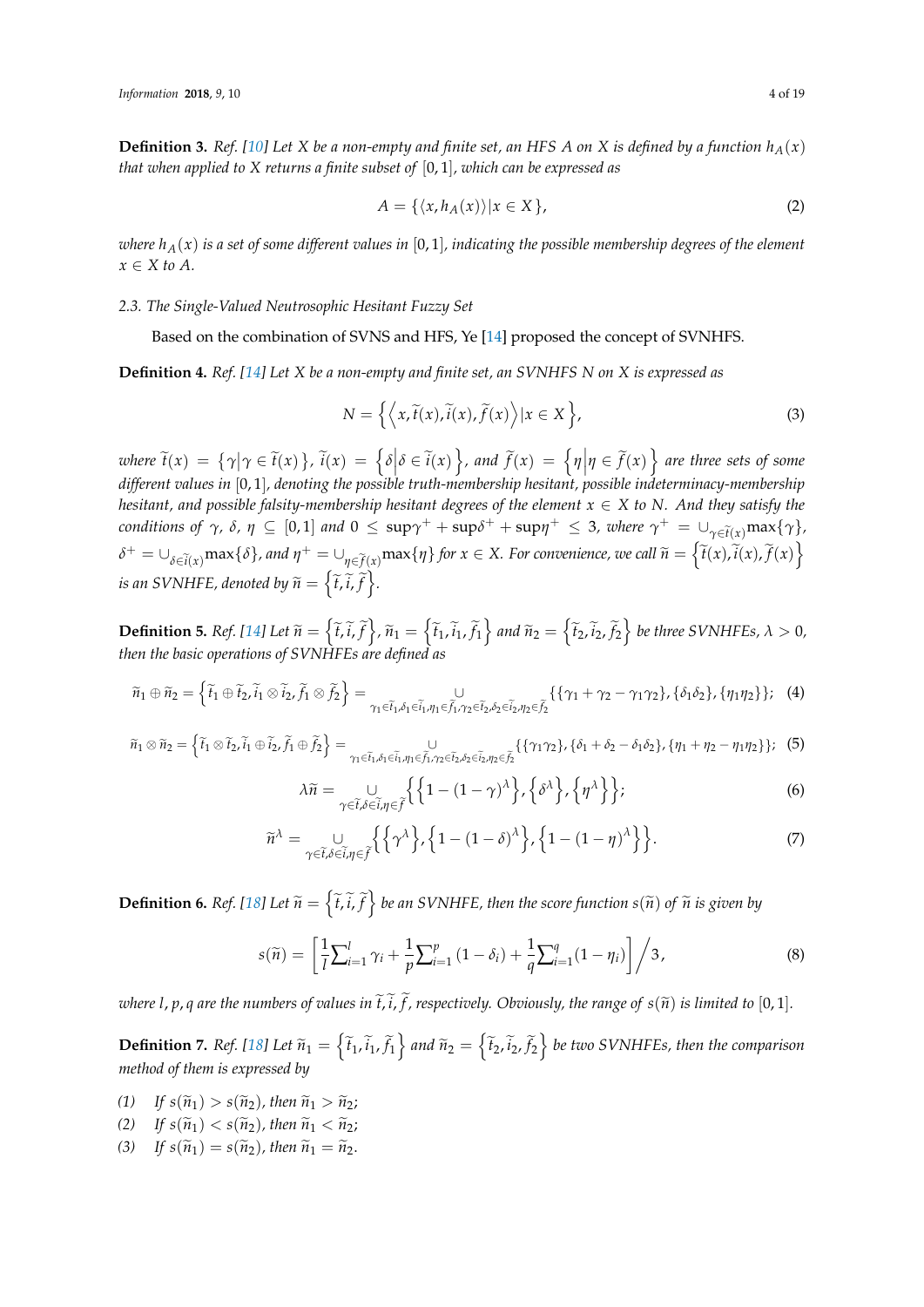### *2.4. The Prioritized Average Operator*

Aggregation operators play an important role in group decision-making to fusion the evaluation information. In view of priority relations between the criteria, Yager [\[21\]](#page-18-14) developed the PA operator to solve this problem.

**Definition 8.** *Ref.* [\[21\]](#page-18-14) Let  $C = \{C_1, C_2, \ldots, C_n\}$  be a collection of criteria, and priority relations between the *criteria exist which can be expressed by the ordering of*  $C_1 \succ C_2 \succ C_3 \succ \cdots \succ C_n$ *. That means criteria*  $C_j$  *has* a higher priority level than criteria  $C_k$  if  $j < k.$  The value  $C_j(x)$  is the evaluation information of alternative  $x$ *with respect to criteria C<sup>j</sup> . Thus, if*

$$
PA(C_j(x)) = \sum_{j=1}^n w_j C_j(x),
$$
\n(9)

*then the function PA is called the prioritized average (PA) operator, where*  $w_j = T_j/\sum_{j=1}^n T_j$ *,*  $T_j = \prod_{k=1}^{j-1}$  $C_{k=1}^{f^{-1}} C_k(x)$ ,  $T_1 = 1$ .

# <span id="page-4-0"></span>**3. Generalized Single-Valued Neutrosophic Hesitant Fuzzy Prioritized Aggregation Operators**

The PA operator can effectively solve the decision-making problems that the criteria have different priorities; however, it can only be used in the situation where the aggregated arguments are exact values. Combined with the PA operator and the generalized mean operators [\[26\]](#page-18-19), we extend the PA operator to deal with the decision-making problems under SVNHF environment. In this section, the GSVNHFPWA operator and GSVNHFPWG operator are proposed, and their properties are presented simultaneously. Besides, several special cases of the GSVNHFPWA operator and GSVNHFPWG operator are also discussed through changing the values of the parameter *λ*.

*3.1. Generalized Single-Valued Neutrosophic Hesitant Fuzzy Prioritized Average Operator*

**Definition 9.** Let  $\tilde{n}_j = \left\{ \tilde{t}_j, \tilde{i}_j, \tilde{f}_j \right\}$   $(j = 1, 2, ..., n)$  *be a collection of SVNHFEs, and let* GSVNHFPWA :  $\Omega^n \to \Omega$ *, if* 

GSVNIFPWA<sub>λ</sub>(
$$
\widetilde{n}_1, \widetilde{n}_2, ..., \widetilde{n}_n
$$
) =  $\left(\frac{T_1}{\sum_{j=1}^n T_j} \widetilde{n}_1^{\lambda} \oplus \frac{T_2}{\sum_{j=1}^n T_j} \widetilde{n}_2^{\lambda} \oplus \cdots \oplus \frac{T_1}{\sum_{j=1}^n T_j} \widetilde{n}_n^{\lambda}\right)^{1/\lambda}$ , (10)

*then the function GSVNHFPWA is called the GSVNHFPWA operator. Where*  $T_j = \prod_{k=1}^{j-1}$  $\prod_{k=1}^{j-1} s(\widetilde{n}_k)(j=2,\ldots,n),$  $T_1 = 1$ , and  $s(\widetilde{n}_k)$  *is the score function value of SVNHFE*  $\widetilde{n}_k$ .

According to the operational laws of SVHFEs in Definition 5, we can obtain the theorem as follows.

**Theorem 1.** Let  $\tilde{n}_j = \left\{ \tilde{t}_j, \tilde{i}_j, \tilde{f}_j \right\}$   $(j = 1, 2, ..., n)$  be a collection of SVNHFEs, then their aggregated value by *using the GSVNHFPWA operator is also an SVNHFE, and*

GSVNHFPWA<sub>λ</sub>(
$$
\tilde{n}_1, \tilde{n}_2, ..., \tilde{n}_n
$$
) =  $\left(\frac{T_1}{\sum_{j=1}^n T_j} \tilde{n}_1^{\lambda} \oplus \frac{T_2}{\sum_{j=1}^n T_j} \tilde{n}_2^{\lambda} \oplus \cdots \oplus \frac{T_n}{\sum_{j=1}^n T_j} \tilde{n}_n^{\lambda}\right)^{1/\lambda}$   
\n=  $\tilde{n}_1 \in \tilde{t}_1, \tilde{n}_2 \in \tilde{t}_2, ..., \tilde{n}_n \in \tilde{t}_n, \tilde{n}_1 \in \tilde{t}_1, \tilde{n}_2 \in \tilde{t}_2, ..., \tilde{n}_n \in \tilde{t}_n, \tilde{n}_1 \in \tilde{t}_1, \tilde{n}_2 \in \tilde{t}_2, ..., \tilde{n}_n \in \tilde{t}_n$   
\n $\left\{\left(1 - \prod_{j=1}^n (1 - \gamma_j) \right)^{\frac{T_j}{\sum_{j=1}^n T_j}}\right)^{1/\lambda}\right\}, \left\{1 - \left(1 - \prod_{j=1}^n (1 - (1 - \delta_j) \lambda) \frac{\overline{t}_j}{\sum_{j=1}^n T_j}\right)^{1/\lambda}\right\},$  (11)

*where*  $T_j = \prod_{k=1}^{j-1}$  $f_{k=1}^{f-1} s(\widetilde{n}_k)(j=2,\ldots,n)$ ,  $T_1=1$ , and  $s(\widetilde{n}_k)$  is the score function value of SVNHFE  $\widetilde{n}_k$ .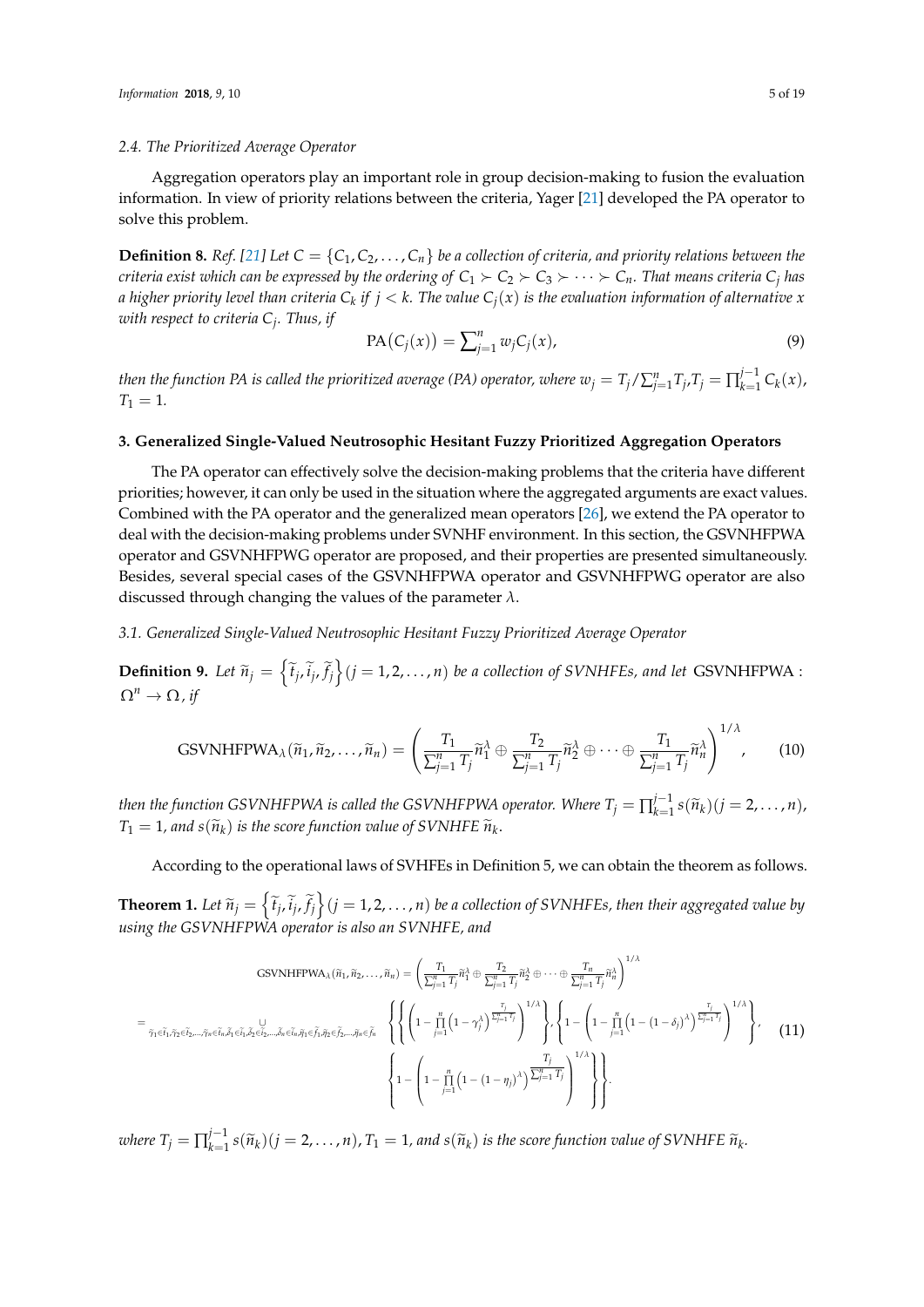**Proof.** We can use mathematical induction to prove the Theorem 1:

(a) For  $n = 1$ , since

GSVNIFPWA<sub>\lambda</sub>(
$$
\widetilde{n}_1
$$
) =  $\left(\frac{T_1}{\sum_{j=1}^n T_j} \widetilde{n}_1^{\lambda}\right)^{1/\lambda} = \left(\frac{T_1}{T_1} \widetilde{n}_1^{\lambda}\right)^{1/\lambda} = \widetilde{n}_1.$ 

Obviously, Equation (11) holds for  $n = 1$ .

(b) For  $n = 2$ , since

$$
\begin{aligned} \widetilde{n}_1^\lambda &= \underset{\gamma_1 \in \widetilde{t}_1, \delta_1 \in \widetilde{i}_1, \eta_1 \in \widetilde{f}_1}{\cup} \Big\{ \Big\{ \gamma_1^\lambda \Big\}, \Big\{ 1 - (1-\delta_1)^\lambda \Big\}, \Big\{ 1 - (1-\eta_1)^\lambda \Big\} \Big\}, \\ \widetilde{n}_2^\lambda &= \underset{\gamma_2 \in \widetilde{t}_2, \delta_2 \in \widetilde{i}_2, \eta_2 \in \widetilde{f}_2}{\cup} \Big\{ \Big\{ \gamma_2^\lambda \Big\}, \Big\{ 1 - (1-\delta_2)^\lambda \Big\}, \Big\{ 1 - (1-\eta_2)^\lambda \Big\} \Big\}, \end{aligned}
$$

Then

$$
\frac{\frac{T_1}{\sum_{j=1}^n T_j}}{\frac{T_2}{\sum_{j=1}^n T_j}} \widetilde{n}_1^{\lambda} = \bigcup_{\gamma_1 \in \widetilde{t}_1, \delta_1 \in \widetilde{t}_1, \eta_1 \in \widetilde{f}_1} \left\{ \left\{ 1 - \left( 1 - \gamma_1^{\lambda} \right)^{\frac{T_1}{\sum_{j=1}^n T_j}} \right\} , \left\{ \left( 1 - \left( 1 - \delta_1 \right)^{\lambda} \right)^{\frac{T_1}{\sum_{j=1}^n T_j}} \right\} , \left\{ \left( 1 - \left( 1 - \eta_1 \right)^{\lambda} \right)^{\frac{T_1}{\sum_{j=1}^n T_j}} \right\} \right\} , \left\{ \left( 1 - \left( 1 - \eta_1 \right)^{\lambda} \right)^{\frac{T_1}{\sum_{j=1}^n T_j}} \right\} \right\} , \left\{ \left( 1 - \left( 1 - \eta_1 \right)^{\lambda} \right)^{\frac{T_2}{\sum_{j=1}^n T_j}} \right\} \right\} .
$$

We have

$$
\frac{T_1}{\sum_{j=1}^n T_j} \tilde{n}_1^{\lambda} \oplus \frac{T_2}{\sum_{j=1}^n T_j} \tilde{n}_2^{\lambda} = \\
\gamma_1 \in \tilde{t}_1, \delta_1 \in \tilde{t}_1, \gamma_1 \in \tilde{f}_1, \gamma_2 \in \tilde{t}_2, \delta_2 \in \tilde{t}_2, \eta_2 \in \tilde{f}_2} \left\{ \left\{ 1 - \left( 1 - \gamma_1^{\lambda} \right)^{\frac{T_1}{\sum_{j=1}^n T_j}} + 1 - \left( 1 - \gamma_2^{\lambda} \right)^{\frac{T_2}{\sum_{j=1}^n T_j}} - \left( 1 - \left( 1 - \gamma_1^{\lambda} \right)^{\frac{T_1}{\sum_{j=1}^n T_j}} \right) \left( 1 - \left( 1 - \gamma_2^{\lambda} \right)^{\frac{T_2}{\sum_{j=1}^n T_j}} \right) \right\}, \\
\left\{ \left( \left( 1 - (1 - \delta_1)^{\lambda} \right)^{\frac{T_1}{\sum_{j=1}^n T_j}} \right) \left( \left( 1 - (1 - \delta_2)^{\lambda} \right)^{\frac{T_2}{\sum_{j=1}^n T_j}} \right) \right\}, \left\{ \left( \left( 1 - (1 - \eta_1)^{\lambda} \right)^{\frac{T_1}{\sum_{j=1}^n T_j}} \right) \left( \left( 1 - (1 - \eta_2)^{\lambda} \right)^{\frac{T_2}{\sum_{j=1}^n T_j}} \right) \right\}.
$$
\n
$$
= \sum_{\gamma_1 \in \tilde{t}_1, \delta_1 \in \tilde{t}_1, \gamma_1 \in \tilde{f}_1, \gamma_2 \in \tilde{t}_2, \delta_2 \in \tilde{t}_2, \eta_2 \in \tilde{f}_2} \left\{ \left\{ 1 - \left( 1 - \gamma_1^{\lambda} \right)^{\frac{T_1}{\sum_{j=1}^n T_j}} \right\}, \\
\left\{ \left( \left( 1 - (1 - \delta_1)^{\lambda} \right)^{\frac{T_1}{\sum_{j=1}^n T_j}} \right) \left( \left( 1 - (1 - \delta_2)^{\lambda} \right)^{\frac{T_2}{\sum_{j=1}^n T_j}} \right) \right\
$$

Thus

$$
\begin{split} \text{GSVNHFPWA}_{\lambda}(\widetilde{n}_1,\widetilde{n}_1) &= \Bigg( \frac{T_1}{\sum_{j=1}^n T_j} \widetilde{n}_1^{\lambda} \oplus \frac{T_2}{\sum_{j=1}^n T_j} \widetilde{n}_2^{\lambda} \Bigg)^{1/\lambda} = \\ &\hspace{5cm}\gamma_1 \in \widetilde{t}_1, \delta_1 \in \widetilde{t}_1, \gamma_1 \in \widetilde{f}_1, \gamma_2 \in \widetilde{t}_2, \delta_2 \in \widetilde{i}_2, \eta_2 \in \widetilde{\beta}_2 \Bigg\{ \Bigg\{ \Bigg( 1 - \big( 1 - \gamma_1^{\lambda} \big) \frac{\overline{\sum_{j=1}^n} T_j}{\sum_{j=1}^n T_j} \big( 1 - \gamma_2^{\lambda} \big) \frac{\overline{\sum_{j=1}^n} T_j}{\sum_{j=1}^n T_j} \Bigg)^{1/\lambda} \Bigg\}, \\ &\hspace{5cm}\Bigg\{ 1 - \Bigg( 1 - \Bigg( \big( 1 - (1 - \delta_1)^{\lambda} \big) \frac{\overline{\sum_{j=1}^n} T_j}{\sum_{j=1}^n T_j} \Bigg) \Bigg)^{1/\lambda} \Bigg\}, \Bigg\{ 1 - \Bigg( 1 - \Bigg( \big( 1 - (1 - \eta_1)^{\lambda} \big) \frac{\overline{\sum_{j=1}^n} T_j}{\sum_{j=1}^n T_j} \Bigg) \Bigg)^{1/\lambda} \Bigg\}. \end{split}
$$

i.e., Equation (11) holds for  $n = 2$ .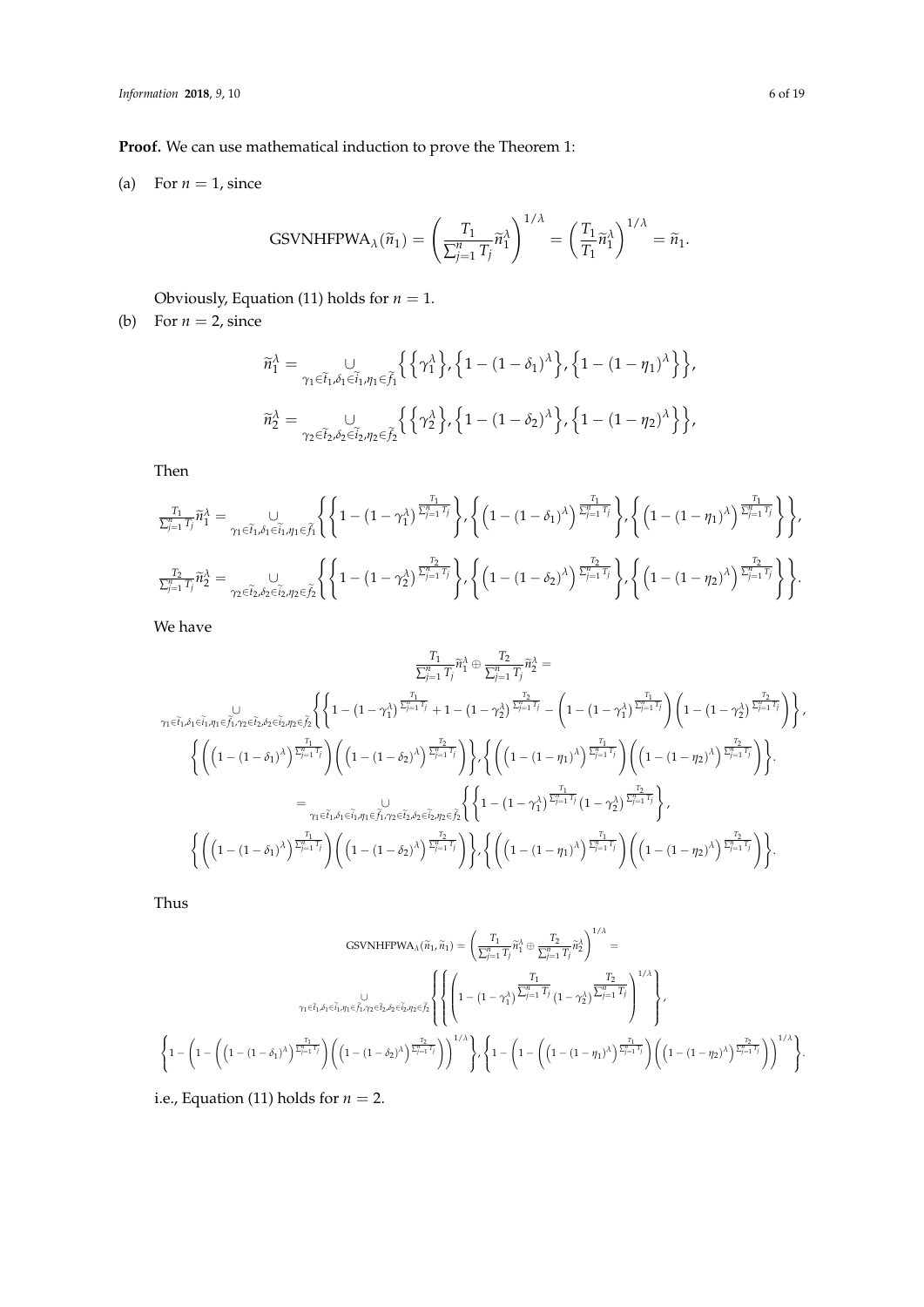# (c) If Equation (11) holds for  $n = k$ , we have

$$
\begin{split} & \text{GSVNIFFWA}_{\lambda}(\widetilde{n}_1, \widetilde{n}_2, \ldots, \widetilde{n}_k) = \Bigg( \frac{T_1}{\sum_{j=1}^n T_j} \widetilde{n}_1^{\lambda} \oplus \frac{T_2}{\sum_{j=1}^n T_j} \widetilde{n}_2^{\lambda} \oplus \cdots \oplus \frac{T_k}{\sum_{j=1}^n T_j} \widetilde{n}_k^{\lambda} \Bigg)^{1/\lambda} \\ = & \frac{1}{\widetilde{\gamma}_1 \in \widetilde{i}_1, \widetilde{\gamma}_2 \in \widetilde{i}_2, \ldots, \widetilde{\gamma}_k \in \widetilde{i}_k, \widetilde{\beta}_1 \in \widetilde{j}_1, \widetilde{\beta}_2 \in \widetilde{j}_2, \ldots, \widetilde{\beta}_k \in \widetilde{i}_k, \widetilde{\eta}_1 \in \widetilde{\beta}_1, \widetilde{\eta}_2 \in \widetilde{j}_2, \ldots, \widetilde{\eta}_k \in \widetilde{j}_k} \Bigg\{ \Bigg\{ \Bigg( 1 - \prod_{j=1}^k \Big( 1 - \gamma_j^{\lambda} \Big)^{\frac{T_j}{\sum_{j=1}^n T_j}} \Bigg)^{1/\lambda} \Bigg\}, \Bigg\{ 1 - \Bigg( 1 - \prod_{j=1}^k \Big( 1 - \big( 1 - \delta_j \big)^{\lambda} \Big)^{\frac{T_j}{\sum_{j=1}^n T_j}} \Bigg)^{1/\lambda} \Bigg\}, \\ & \Bigg\{ 1 - \Bigg( 1 - \prod_{j=1}^k \Big( 1 - \big( 1 - \eta_j \big)^{\lambda} \Big)^{\frac{T_j}{\sum_{j=1}^n T_j}} \Bigg)^{1/\lambda} \Bigg\} \Bigg\}. \end{split}
$$

When  $n = k + 1$ , combined with the operations of SVNHFE in Definition 5, we have

$$
\frac{T_1}{\sum_{j=1}^n T_j} \tilde{n}_1^{\lambda} \oplus \frac{T_2}{\sum_{j=1}^n T_j} \tilde{n}_2^{\lambda} \oplus \cdots \oplus \frac{T_k}{\sum_{j=1}^n T_j} \tilde{n}_k^{\lambda} \oplus \frac{T_{k+1}}{\sum_{j=1}^n T_j} \tilde{n}_{k+1}^{\lambda} =
$$
\n
$$
= \frac{T_j}{\tilde{\gamma}_1 \in \tilde{t}_1, \tilde{\gamma}_2 \in \tilde{t}_2, \ldots, \tilde{\gamma}_k \in \tilde{t}_k, \tilde{\beta}_1 \in \tilde{t}_1, \tilde{\beta}_2 \in \tilde{t}_2, \ldots, \tilde{\beta}_k \in \tilde{t}_k, \tilde{\eta}_1 \in \tilde{f}_1, \tilde{\beta}_2 \in \tilde{t}_2, \ldots, \tilde{\beta}_k \in \tilde{t}_k, \tilde{\eta}_1 \in \tilde{f}_1, \tilde{\eta}_2 \in \tilde{f}_2, \ldots, \tilde{\eta}_k \in \tilde{f}_k} \left\{ \left\{ 1 - \prod_{j=1}^k \left( 1 - \gamma_j^{\lambda} \right) \frac{T_j^{\mu}}{\sum_{j=1}^n T_j} \right\} , \left\{ \prod_{j=1}^k \left( 1 - (1 - \delta_j)^{\lambda} \right) \frac{T_j}{\sum_{j=1}^n T_j} \right\} , \left\{ \left( 1 - (1 - \delta_j)^{\lambda} \right) \frac{T_{k+1}}{\sum_{j=1}^n T_j} \right\} , \left\{ \left( 1 - (1 - \gamma_{k+1})^{\lambda} \right) \frac{T_{k+1}}{\sum_{j=1}^n T_j} \right\} , \left\{ \left( 1 - (1 - \gamma_{k+1})^{\lambda} \right) \frac{T_{k+1}}{\sum_{j=1}^n T_j} \right\} , \left\{ \left( 1 - (1 - \gamma_{k+1})^{\lambda} \right) \frac{T_{k+1}}{\sum_{j=1}^n T_j} \right\} , \left\{ \left( 1 - (1 - \gamma_{k+1})^{\lambda} \right) \frac{T_{k+1}}{\sum_{j=1}^n T_j} \right\} , \left\{ \left( 1 - (1 - \gamma_{k+1})^
$$

Then

$$
\begin{split} & \text{GSVNHFPWA}_{\lambda}(\tilde{n}_1, \tilde{n}_2, \ldots, \tilde{n}_{k+1}) = \Bigg( \frac{T_1}{\sum_{j=1}^n T_j} \tilde{n}_1^{\lambda} \oplus \frac{T_2}{\sum_{j=1}^n T_j} \tilde{n}_2^{\lambda} \oplus \cdots \oplus \frac{T_{k+1}}{\sum_{j=1}^n T_j} \tilde{n}_{k+1}^{\lambda} \Bigg)^{1/\lambda} \\ = \\ & \frac{1}{\hat{\gamma}_1 \in \tilde{t}_1, \tilde{\gamma}_2 \in \tilde{t}_2, \ldots, \tilde{\gamma}_{k+1} \in \tilde{t}_{k+1}, \tilde{\eta}_1 \in \tilde{f}_1, \tilde{\eta}_2 \in \tilde{\gamma}_2, \ldots, \tilde{\eta}_{k+1} \in \tilde{f}_k, \tilde{\eta}_2 \in \tilde{\gamma}_2, \ldots, \tilde{\eta}_{k+1} \in \tilde{f}_{k+1}} \Bigg\{ \Bigg\{ \Bigg( 1 - \frac{k+1}{j-1} \Big( 1 - \gamma_j^{\lambda} \Big)^{\frac{T_j}{\sum_{j=1}^n T_j}} \Bigg)^{1/\lambda} \Bigg\} \Bigg\} \cdot \Bigg\{ 1 - \Bigg( 1 - \prod_{j=1}^{k+1} \Big( 1 - (1-\delta_j)^{\lambda} \Big)^{\frac{T_j}{\sum_{j=1}^n T_j}} \Bigg)^{1/\lambda} \Bigg\} \Bigg\} \cdot \Bigg\} \cdot \Bigg\{ 1 - \Bigg( 1 - \prod_{j=1}^{k+1} \Big( 1 - (1-\delta_j)^{\lambda} \Big)^{\frac{T_j}{\sum_{j=1}^n T_j}} \Bigg)^{1/\lambda} \Bigg\} \Bigg\} \cdot \Bigg\} \cdot \end{split}
$$

i.e., Equation (11) holds for  $n = k + 1$ , thus we can confirm Equation (11) holds for all  $n$ . The proof of Theorem 1 is completed.  $\square$ 

Some desirable properties of the GSVNHFPWA operator are presented as below.

**Theorem 2.** *(Idempotency) Let*  $\widetilde{n}_j = \left\{ \widetilde{t}_j, \widetilde{i}_j, \widetilde{f}_j \right\}$   $(j = 1, 2, ..., n)$  *be a collection of SVNHFEs, where*  $T_j = \prod_{k=1}^{j-1}$  $\lim_{k \to \infty} \frac{f^{j-1} s(\widetilde{n}_k)(j = 2, \ldots, n), T_1 = 1$ , and  $s(\widetilde{n}_k)$  is the score function value of SVNHFE  $\widetilde{n}_k$ . If all  $\widetilde{n}_j=\left\{\widetilde{t}_j,\widetilde{i}_j,\widetilde{f}_j\right\}$  $(j=1,2,\ldots,n)$  are equal, i.e.,  $\widetilde{n}_j=\widetilde{n}=\left\{\widetilde{t},\widetilde{i},\widetilde{f}\right\}$ ,  $\widetilde{t}=\gamma$ ,  $\widetilde{i}=\delta$ , and  $\widetilde{f}=\eta$ , then

GSVNIFPWA<sub>λ</sub>(
$$
\tilde{n}_1, \tilde{n}_2, ..., \tilde{n}_n
$$
) =  $\tilde{n} = \{ \tilde{t}, \tilde{i}, \tilde{f} \}$ . (12)

.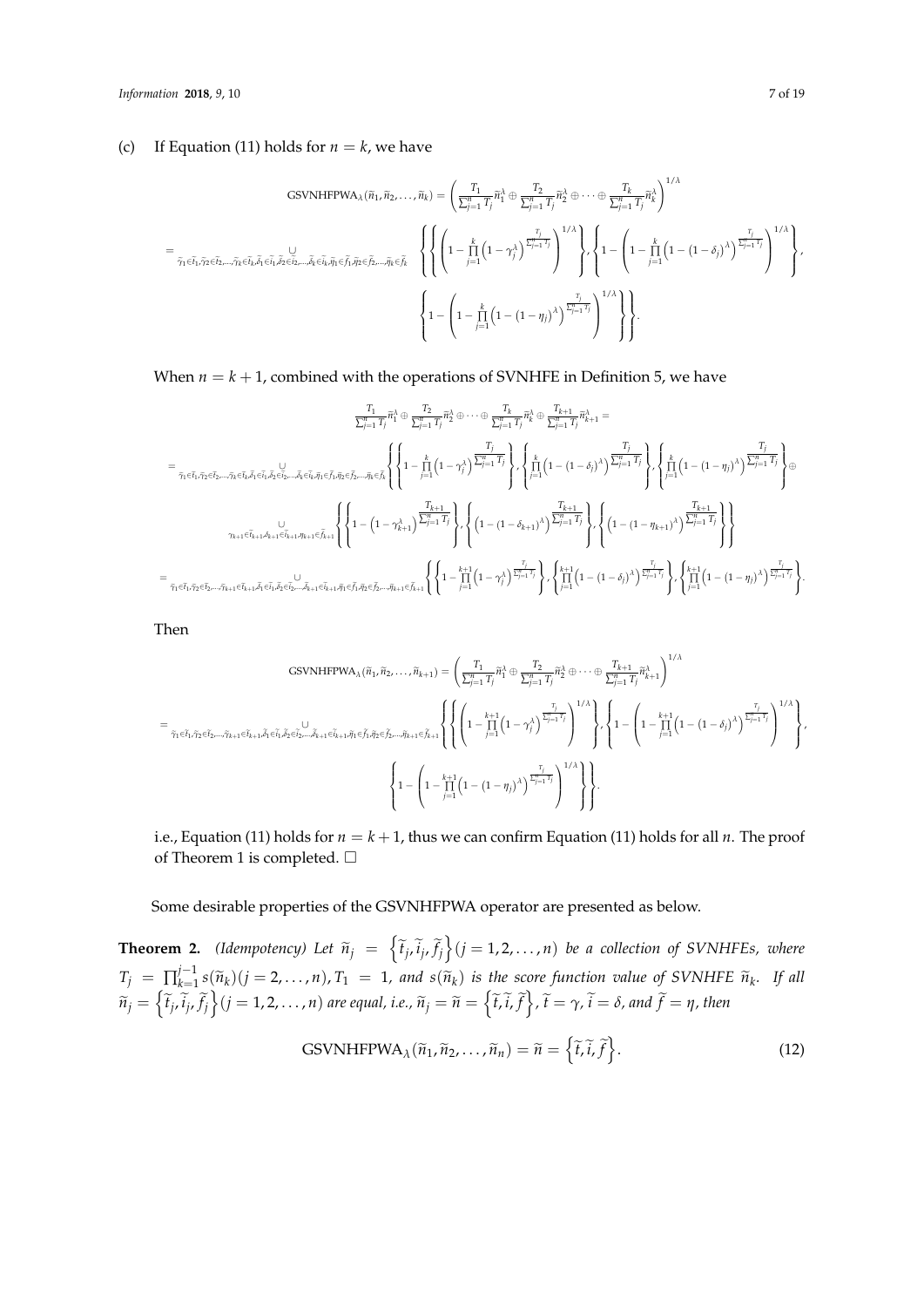**Proof.** Since  $\widetilde{n}_j = \widetilde{n} = \left\{\widetilde{t}, \widetilde{i}, \widetilde{f}\right\}$ , by Theorem 1, we have

$$
\text{GSVNHFPWA}_{\lambda}(\tilde{n}_1, \tilde{n}_2, \dots, \tilde{n}_n) = \left(\frac{T_1}{\sum_{j=1}^n T_j} \tilde{n}^{\lambda} \oplus \frac{T_2}{\sum_{j=1}^n T_j} \tilde{n}^{\lambda} \oplus \dots \oplus \frac{T_n}{\sum_{j=1}^n T_j} \tilde{n}^{\lambda}\right)^{1/\lambda}
$$
\n
$$
= \bigcup_{\tilde{\gamma} \in \tilde{t}, \tilde{\delta} \in \tilde{i}, \tilde{\eta} \in \tilde{f}} \left\{ \left(1 - \prod_{j=1}^n (1 - \gamma^{\lambda})^{\frac{T_j}{\sum_{j=1}^n T_j}}\right)^{1/\lambda} \right\}, \left\{1 - \left(1 - \prod_{j=1}^n (1 - (1 - \delta)^{\lambda})^{\frac{T_j}{\sum_{j=1}^n T_j}}\right)^{1/\lambda} \right\}, \left\{1 - \left(1 - \prod_{j=1}^n (1 - (1 - \eta)^{\lambda})^{\frac{T_j}{\sum_{j=1}^n T_j}}\right)^{1/\lambda} \right\} \right\}
$$
\n
$$
= \bigcup_{\tilde{\gamma} \in \tilde{t}, \tilde{\delta} \in \tilde{i}, \tilde{\eta} \in \tilde{f}} \left\{ \left\{ \left(1 - (1 - \gamma^{\lambda})^{\frac{\sum_{j=1}^n T_j}{\sum_{j=1}^n T_j}}\right)^{1/\lambda} \right\}, \left\{1 - \left(1 - (1 - (\delta)^{\lambda})^{\frac{\sum_{j=1}^n T_j}{\sum_{j=1}^n T_j}}\right)^{1/\lambda} \right\}, \left\{1 - \left(1 - (1 - \delta)^{\lambda}\right)^{\frac{\sum_{j=1}^n T_j}{\sum_{j=1}^n T_j}}\right\} \right\}
$$
\n
$$
= \bigcup_{\tilde{\gamma} \in \tilde{t}, \tilde{\delta} \in \tilde{i}, \tilde{\eta} \in \tilde{f}} \left\{ \left\{ (\gamma^{\lambda})^{1/\lambda} \right\}, \left\{1 - \left((1 - \delta)^{\lambda}\right)^{1/\lambda} \right\}, \left\{1 - \left((1 - \eta)^{\lambda}\right)^{1/\lambda} \right\} \right\} = \bigcup_{\tilde{\gamma} \in \
$$

Then, the proof of Theorem 2 is completed.  $\square$ 

**Theorem 3.** *(Boundedness) Let*  $\widetilde{n}_j = \left\{ \widetilde{t}_j, \widetilde{t}_j, \widetilde{f}_j \right\}$   $(j = 1, 2, ..., n)$  be a collection of SVNHFEs, where  $T_j = \prod_{k=1}^{j-1}$  $\chi_{k=1}^{-1} s(\widetilde{n}_k)(j=2,\ldots,n),$   $T_1 = 1$ , and  $s(\widetilde{n}_k)$  is the score function value of SVNHFE  $\widetilde{n}_k$ .<br>  $\chi_{k=1}^{-1} s(\widetilde{n}_k)(j=1,\ldots,n),$   $T_2 = 1$ , and  $S(\widetilde{n}_k)$  is the score function value of SVNHFE  $\widetilde{n}_k$ . And let  $\tilde{n}^- = \{\{\gamma^-\}, \{\delta^+\}, \{\eta^+\}\}\$  and  $\tilde{n}^+ = \{\{\gamma^+\}, \{\delta^-\}, \{\eta^-\}\}\$ , where  $\gamma^+ = \bigcup_{\gamma_j \in \tilde{t}_j} \max\{\gamma_j\}$ ,  $\delta^+ = \cup_{\delta_j \in \widetilde{i}_j} \max\{\delta_j\}, \qquad \eta^+ = \cup_{\eta_j \in \widetilde{f}_j} \max\{\eta_j\}, \qquad \gamma^- = \cup_{\gamma_j \in \widetilde{t}_j} \min\{\gamma_j\}, \qquad \delta^- = \cup_{\delta_j \in \widetilde{i}_j} \min\{\delta_j\},$ *and*  $\eta^- = \cup_{\eta_j \in \widetilde{f}_j} \min\{\eta_j\}$ . *Then* 

$$
\widetilde{n}^- \leq \text{GSVMHFPWA}_{\lambda}(\widetilde{n}_1, \widetilde{n}_2, \dots, \widetilde{n}_n) \leq \widetilde{n}^+.
$$
\n(13)

**Proof.** Since  $\gamma^- \le \gamma_j \le \gamma^+$ ,  $\delta^- \le \delta_j \le \delta^+$ , and  $\eta^- \le \eta_j \le \eta^+$ . First, when  $\lambda \in (0, \infty)$ , then

$$
\begin{split} \gamma_j^\lambda \geq (\gamma^-)^\lambda, 1-\gamma_j^\lambda \leq 1- (\gamma^-)^\lambda, \left(1-\gamma_j^\lambda\right)^{\frac{T_j}{\sum_{j=1}^n T_j}} \leq \left(1-(\gamma^-)^\lambda\right)^{\frac{T_j}{\sum_{j=1}^n T_j}},\\ \prod_{j=1}^n \left(1-\gamma_j^\lambda\right)^{\frac{T_j}{\sum_{j=1}^n T_j}} \leq \prod_{j=1}^n \left(1-(\gamma^-)^\lambda\right)^{\frac{T_j}{\sum_{j=1}^n T_j}},\\ 1-\prod_{j=1}^n \left(1-\gamma_j^\lambda\right)^{\frac{T_j}{\sum_{j=1}^n T_j}} \geq 1-\prod_{j=1}^n \left(1-(\gamma^-)^\lambda\right)^{\frac{T_j}{\sum_{j=1}^n T_j}},\\ \left(1-\prod_{j=1}^n \left(1-\gamma_j^\lambda\right)^{\frac{T_j}{\sum_{j=1}^n T_j}}\right)^{1/\lambda} \geq \left(1-\prod_{j=1}^n \left(1-(\gamma^-)^\lambda\right)^{\frac{T_j}{\sum_{j=1}^n T_j}}\right)^{1/\lambda} = \gamma^-.\end{split}
$$

Similarly, we have

$$
\left(1-\prod_{j=1}^n\left(1-\gamma_j^\lambda\right)^{\frac{T_j}{\sum_{j=1}^nT_j}}\right)^{1/\lambda}\leq\left(1-\prod_{j=1}^n\left(1-\left(\gamma^+\right)^\lambda\right)^{\frac{T_j}{\sum_{j=1}^nT_j}}\right)^{1/\lambda}=\gamma^+.
$$

And as  $\delta^- \leq \delta_j \leq \delta^+$ , then

$$
1 - \delta_j \le 1 - \delta^-, (1 - \delta_j)^\lambda \le (1 - \delta^-)^\lambda, 1 - (1 - \delta_j)^\lambda \ge 1 - (1 - \delta^-)^\lambda,
$$

$$
\left(1 - (1 - \delta_j)^\lambda\right)^{\frac{T_j}{\sum_{j=1}^n T_j}} \ge \left(1 - (1 - \delta^-)^\lambda\right)^{\frac{T_j}{\sum_{j=1}^n T_j}},
$$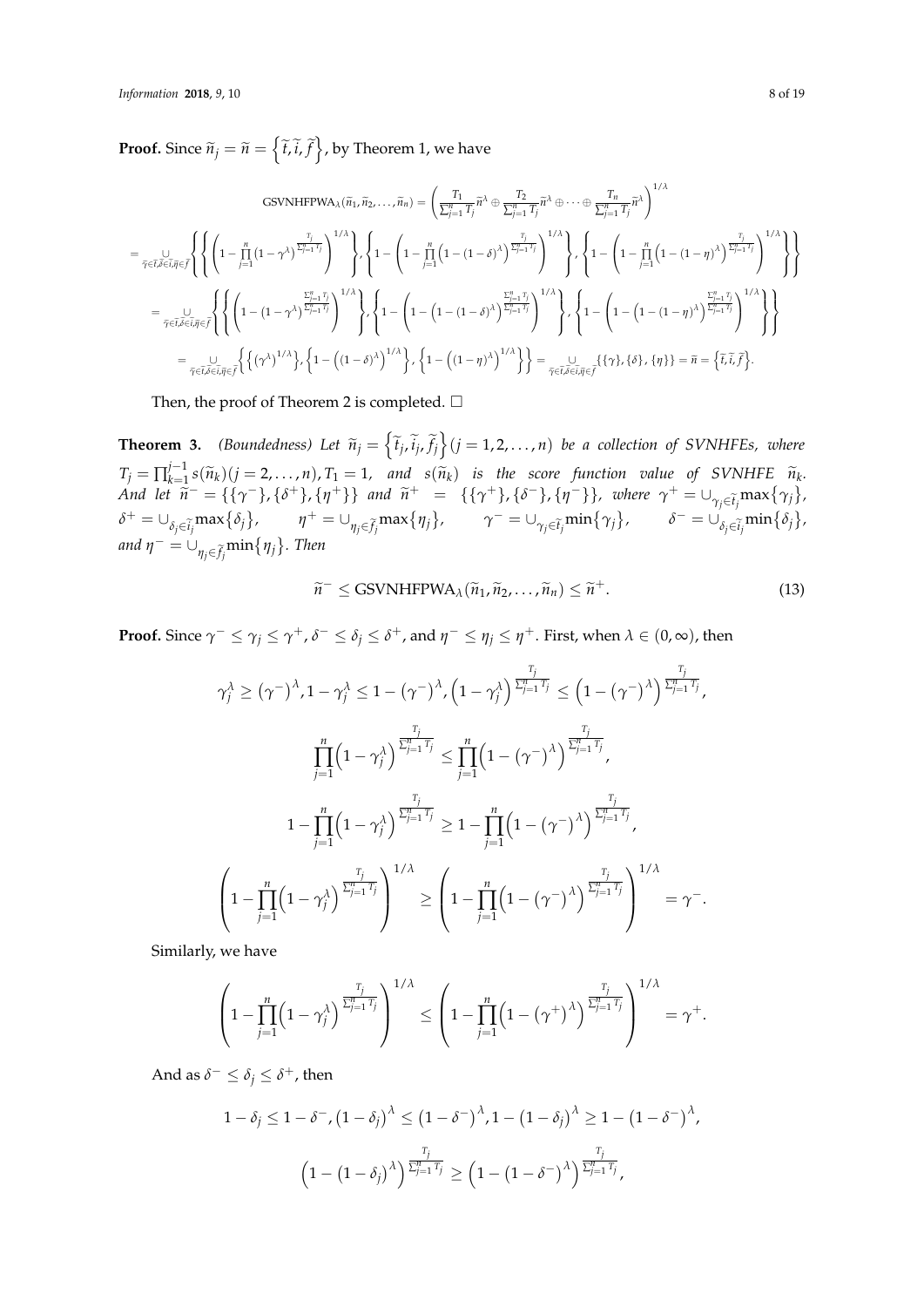$$
\prod_{j=1}^{n} \left(1 - (1 - \delta_{j})^{\lambda}\right)^{\frac{T_{j}}{\sum_{j=1}^{n} T_{j}}} \geq \prod_{j=1}^{n} \left(1 - (1 - \delta^{-})^{\lambda}\right)^{\frac{T_{j}}{\sum_{j=1}^{n} T_{j}}},
$$
\n
$$
1 - \prod_{j=1}^{n} \left(1 - (1 - \delta_{j})^{\lambda}\right)^{\frac{T_{j}}{\sum_{j=1}^{n} T_{j}}} \leq 1 - \prod_{j=1}^{n} \left(1 - (1 - \delta^{-})^{\lambda}\right)^{\frac{T_{j}}{\sum_{j=1}^{n} T_{j}}},
$$
\n
$$
\left(1 - \prod_{j=1}^{n} \left(1 - (1 - \delta_{j})^{\lambda}\right)^{\frac{T_{j}}{\sum_{j=1}^{n} T_{j}}}\right)^{1/\lambda} \leq \left(1 - \prod_{j=1}^{n} \left(1 - (1 - \delta^{-})^{\lambda}\right)^{\frac{T_{j}}{\sum_{j=1}^{n} T_{j}}}\right)^{1/\lambda},
$$
\n
$$
1 - \left(1 - \prod_{j=1}^{n} \left(1 - (1 - \delta_{j})^{\lambda}\right)^{\frac{T_{j}}{\sum_{j=1}^{n} T_{j}}}\right)^{1/\lambda} \geq 1 - \left(1 - \prod_{j=1}^{n} \left(1 - (1 - \delta^{-})^{\lambda}\right)^{\frac{T_{j}}{\sum_{j=1}^{n} T_{j}}}\right)^{1/\lambda} = \delta^{-}.
$$

Similarly, we have

$$
1 - \left(1 - \prod_{j=1}^n \left(1 - \left(1 - \delta_j\right)^\lambda\right)^{\frac{T_j}{\sum_{j=1}^n T_j}}\right)^{1/\lambda} \le 1 - \left(1 - \prod_{j=1}^n \left(1 - \left(1 - \delta^+\right)^\lambda\right)^{\frac{T_j}{\sum_{j=1}^n T_j}}\right)^{1/\lambda} = \delta^+.
$$

On the other hand,

$$
\eta^{-} \leq 1 - \left(1 - \prod_{j=1}^{n} \left(1 - \left(1 - \delta_j\right)^{\lambda}\right)^{\frac{T_j}{\sum_{j=1}^{n} T_j}}\right)^{1/\lambda} \leq \eta^{+}.
$$

Let GSVNHFPWA<sub> $\lambda$ </sub>( $\tilde{n}_1$ ,  $\tilde{n}_2$ , . . . ,  $\tilde{n}_n$ ) =  $\tilde{n}$  = {{ $\gamma$ }, { $\delta$ }, { $\eta$ }}, then

$$
s(\widetilde{n}) = \frac{\frac{1}{l}\sum_{i=1}^{l}\gamma_{i} + \frac{1}{p}\sum_{i=1}^{p}(1-\delta_{i}) + \frac{1}{q}\sum_{i=1}^{q}(1-\eta_{i})}{3} \geq \frac{\frac{1}{l}\sum_{i=1}^{l} \gamma_{i}^{-} + \frac{1}{p^{-}}\sum_{i=1}^{p^{-}}(1-\delta_{i}^{+}) + \frac{1}{q^{-}}\sum_{i=1}^{q^{-}}(1-\eta_{i}^{+})}{3} = s(\widetilde{n}^{-}),
$$

And

$$
s(\widetilde{n}) = \frac{\frac{1}{l}\sum_{i=1}^{l}\gamma_i + \frac{1}{p}\sum_{i=1}^{p}(1-\delta_i) + \frac{1}{q}\sum_{i=1}^{q}(1-\eta_i)}{3} \leq \frac{\frac{1}{l^{+}}\sum_{i=1}^{l^{+}}\gamma_i^{+} + \frac{1}{p^{+}}\sum_{i=1}^{p^{+}}(1-\delta_i^{-}) + \frac{1}{q^{+}}\sum_{i=1}^{q^{+}}(1-\eta_i^{-})}{3} = s(\widetilde{n}^{+}).
$$

If  $s(\widetilde{n}^-) < s(\widetilde{n}) < s(\widetilde{n}^+)$ , we have

$$
\widetilde{n}^-< \text{GSVNHFPWA}_{\lambda}(\widetilde{n}_1,\widetilde{n}_2,\ldots,\widetilde{n}_n)<\widetilde{n}^+.
$$

If 
$$
s(\tilde{n}) = s(\tilde{n}^-)
$$
, i.e.,

$$
\frac{\frac{1}{l}\sum_{i=1}^{l}\gamma_{i}+\frac{1}{p}\sum_{i=1}^{p}(1-\delta_{i})+\frac{1}{q}\sum_{i=1}^{q}(1-\eta_{i})}{3}=\frac{\frac{1}{l^{-}\sum_{i=1}^{l^{-}}\gamma_{i}^{-}+\frac{1}{p^{-}\sum_{i=1}^{p^{-}}}(1-\delta_{i}^{+})+\frac{1}{q^{-}\sum_{i=1}^{q^{-}}}(1-\eta_{i}^{+})}{3},
$$

Then

GSVMHFPWA<sub>$$
\lambda
$$</sub>( $\widetilde{n}_1, \widetilde{n}_2, ..., \widetilde{n}_n$ ) =  $\widetilde{n}^-$ .

If 
$$
s(\tilde{n}) = s(\tilde{n}^{-})
$$
, i.e.,  
\n
$$
\frac{\frac{1}{l}\sum_{i=1}^{l}\gamma_{i} + \frac{1}{p}\sum_{i=1}^{p}(1-\delta_{i}) + \frac{1}{q}\sum_{i=1}^{q}(1-\eta_{i})}{3} \leq \frac{\frac{1}{l^{+}}\sum_{i=1}^{l^{+}}\gamma_{i}^{+} + \frac{1}{p^{+}}\sum_{i=1}^{p^{+}}(1-\delta_{i}^{-}) + \frac{1}{q^{+}}\sum_{i=1}^{q^{+}}(1-\eta_{i}^{-})}{3},
$$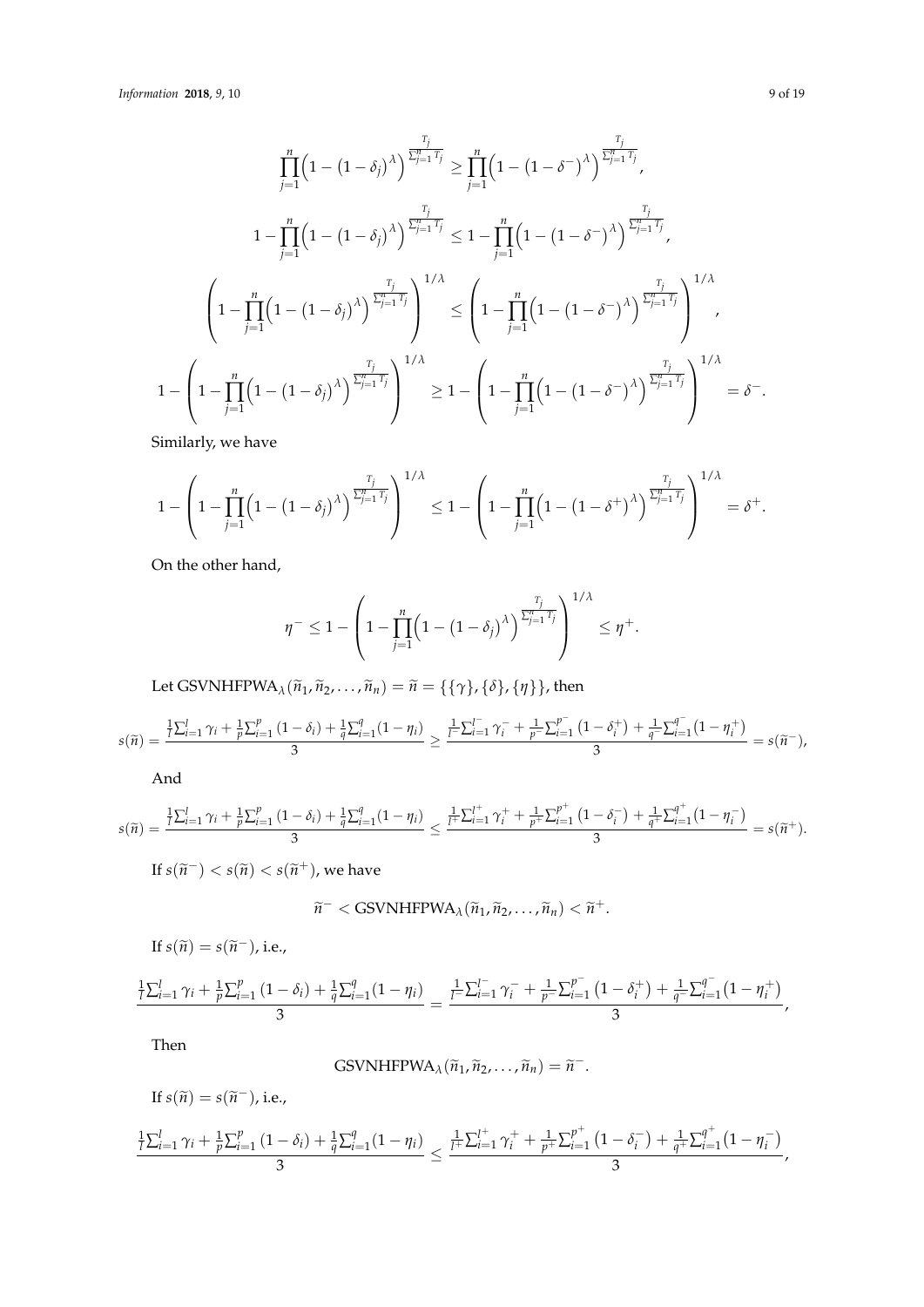Then

GSVMHFPWA<sub>$$
\lambda
$$</sub>( $\widetilde{n}_1$ ,  $\widetilde{n}_2$ ,...,  $\widetilde{n}_n$ ) =  $\widetilde{n}^+$ .

Based on analysis above, we have

$$
\widetilde{n}^- \leq \text{GSVNHFPWA}_{\lambda}(\widetilde{n}_1, \widetilde{n}_2, \ldots, \widetilde{n}_n) \leq \widetilde{n}^+ \lambda \in (0, \infty).
$$

Similarly, we can obtain

$$
\widetilde{n}^- \leq \text{GSVNHFPWA}_{\lambda}(\widetilde{n}_1, \widetilde{n}_2, \ldots, \widetilde{n}_n) \leq \widetilde{n}^+ \lambda \in (-\infty, 0).
$$

The proof of Theorem 3 is completed.  $\Box$ 

**Theorem 4.** (Monotonicity) Let  $\widetilde{n}_j = \left\{ \widetilde{t}_j, \widetilde{i}_j, \widetilde{f}_j \right\} (j = 1, 2, ..., n)$  and  $\widetilde{n}_j^* = \left\{ \widetilde{t}_j^*, \widetilde{i}_j^*, \widetilde{f}_j^* \right\} (j = 1, 2, ..., n)$ *be two collections of SVNHFEs, where*  $T_j = \prod_{k=1}^{j-1}$  $\tilde{J}_{k=1}^{-1} s(\tilde{n}_k) (j = 2, \ldots, n)$ ,  $T_j^* = \prod_{k=1}^{j-1}$  $\hat{h}_{k=1}^{j-1} s(\tilde{n}_k^*)$   $(j = 2, ..., n)$ ,  $T_1 = T_1^* = 1$ ,  $s(\widetilde{n}_k)$  and  $s(\widetilde{n}_k^*)$  are the score values of SVNHFE  $\widetilde{n}_k$  and  $\widetilde{n}_k^*$ , respectively. If  $\widetilde{n}_j \leq \widetilde{n}_j^*$ (*j* = 1, 2, . . . , *n*)*, then*

GSVNIFPWA<sub>\lambda</sub>(
$$
\widetilde{n}_1, \widetilde{n}_2, ..., \widetilde{n}_n
$$
)  $\leq$ GSVNIFFWA<sub>\lambda</sub>( $\widetilde{n}_1^*, \widetilde{n}_2^*, ..., \widetilde{n}_n^*$ ). (14)

**Proof.** It directly follows from Theorem 3. □

Special cases of the GSVNHFPWA operator are shown as follows.

(1) If  $\lambda = 1$ , then the GSVNHFPWA operator is reduced to the single-valued neutrosophic hesitant fuzzy prioritized weighted average (SVNHFPWA) operator:

$$
\text{SVMHFPWA}(\widetilde{n}_1, \widetilde{n}_2, \dots, \widetilde{n}_n) = \left( \frac{T_1}{\sum_{j=1}^n T_j} \widetilde{n}_1 \oplus \frac{T_2}{\sum_{j=1}^n T_j} \widetilde{n}_2 \oplus \dots \oplus \frac{T_n}{\sum_{j=1}^n T_j} \widetilde{n}_n \right). \tag{15}
$$

(2) If  $\lambda \to 0$ , then the GSVNHFPWA operator is reduced to the single-valued neutrosophic hesitant fuzzy prioritized weighted geometric (SVNHFPWG) operator:

$$
\text{SVMHFPWG}(\widetilde{n}_1, \widetilde{n}_2, \dots, \widetilde{n}_n) = \left( (\widetilde{n}_1)^{\frac{T_1}{\sum_{j=1}^n T_j}} \otimes (\widetilde{n}_2)^{\frac{T_2}{\sum_{j=1}^n T_j}} \otimes \dots \otimes (\widetilde{n}_n)^{\frac{T_n}{\sum_{j=1}^n T_j}} \right). \tag{16}
$$

(3) If  $\lambda = 2$ , then the GSVNHFPWA operator is reduced to the single-valued neutrosophic hesitant fuzzy prioritized weighted quadratic average (SVNHFPWQA) operator:

$$
\text{SVMHFPWQA}(\widetilde{n}_1, \widetilde{n}_2, \dots, \widetilde{n}_n) = \left(\frac{T_1}{\sum_{j=1}^n T_j} \widetilde{n}_1^2 \oplus \frac{T_2}{\sum_{j=1}^n T_j} \widetilde{n}_2^2 \oplus \dots \oplus \frac{T_n}{\sum_{j=1}^n T_j} \widetilde{n}_n^2\right)^{1/2}.\tag{17}
$$

(4) If *λ* = 3, then the GSVNHFPWA operator is reduced to the single-valued neutrosophic hesitant fuzzy prioritized weighted cubic average (SVNHFPWCA) operator:

$$
\text{SVMHFPWCA}(\widetilde{n}_1, \widetilde{n}_2, \dots, \widetilde{n}_n) = \left(\frac{T_1}{\sum_{j=1}^n T_j} \widetilde{n}_1^3 \oplus \frac{T_2}{\sum_{j=1}^n T_j} \widetilde{n}_2^3 \oplus \dots \oplus \frac{T_n}{\sum_{j=1}^n T_j} \widetilde{n}_n^3\right)^{1/3}.\tag{18}
$$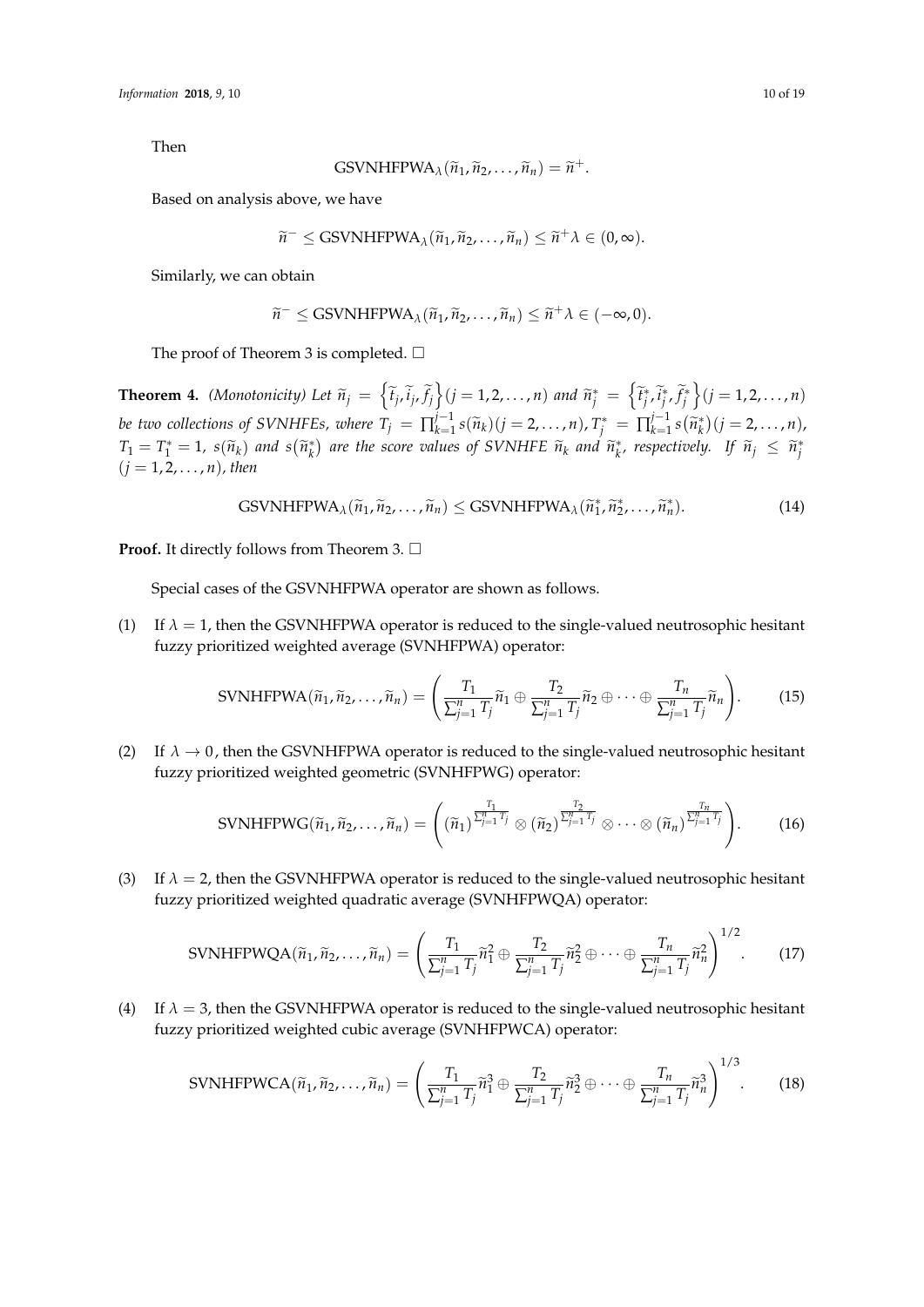(5) If  $\lambda = 1$  and the aggregated arguments are in the same priority level, then the GSVNHFPWA operator is reduced to the single-valued neutrosophic hesitant fuzzy weighted average (SVNHFWA) operator [\[14\]](#page-18-7):

$$
\text{SVNHFWA}(\widetilde{n}_1, \widetilde{n}_2, \dots, \widetilde{n}_n) = (w_1 \widetilde{n}_1 \oplus w_2 \widetilde{n}_2 \oplus \dots \oplus w_n \widetilde{n}_n). \tag{19}
$$

(6) If  $\lambda \to 0$  and the aggregated arguments are in the same priority level, then the GSVNHFPWA operator is reduced to the single-valued neutrosophic hesitant fuzzy weighted geometric (SVNHFWG) operator [\[14\]](#page-18-7):

$$
\text{SVNHFWG}(\widetilde{n}_1, \widetilde{n}_2, \dots, \widetilde{n}_n) = (\widetilde{n}_1^{w_1} \otimes \widetilde{n}_2^{w_2} \otimes \dots \otimes \widetilde{n}_n^{w_n}). \tag{20}
$$

(7) If  $w = (1/n, 1/n, ..., 1/n)^T$ ,  $\lambda = 1$ , and the aggregated arguments are in the same priority level, then the GSVNHFPWA operator is reduced to the single-valued neutrosophic hesitant fuzzy arithmetic average (SVNHFAA) operator:

$$
\text{SVMFFAA}(\widetilde{n}_1, \widetilde{n}_2, \dots, \widetilde{n}_n) = \frac{1}{n} (\widetilde{n}_1 \oplus \widetilde{n}_2 \oplus \dots \oplus \widetilde{n}_n). \tag{21}
$$

(8) If  $w = (1/n, 1/n, ..., 1/n)^T$ ,  $\lambda \to 0$ , and the aggregated arguments are in the same priority level, then the GSVNHFPWA operator is reduced to the single-valued neutrosophic hesitant fuzzy geometric average (SVNHFGA) operator:

$$
\text{SVNHFGA}(\widetilde{n}_1, \widetilde{n}_2, \dots, \widetilde{n}_n) = (\widetilde{n}_1 \otimes \widetilde{n}_2 \otimes \dots \otimes \widetilde{n}_n)^{1/n}.\tag{22}
$$

#### *3.2. Generalized Single-Valued Neutrosophic Hesitant Fuzzy Prioritized Geometric Operator*

Based on the GSVNHFPWA operator investigated above, we develop the GSVNHFPWG operator as the following.

**Definition 10.** Let  $\widetilde{n}_j = \left\{ \widetilde{t}_j, \widetilde{i}_j, \widetilde{f}_j \right\}$   $(j = 1, 2, ..., n)$  *be a collection of SVNHFEs, and let* GSVNHFPWG :  $\Omega^n \to \Omega$ *, if* 

GSVMHFPWG<sub>\lambda</sub>(
$$
\widetilde{n}_1, \widetilde{n}_2, ..., \widetilde{n}_n
$$
) =  $\frac{1}{\lambda} \left( (\lambda \widetilde{n}_1)^{\frac{T_1}{\sum_{j=1}^n T_j}} \otimes (\lambda \widetilde{n}_2)^{\frac{T_2}{\sum_{j=1}^n T_j}} \otimes \cdots \otimes (\lambda \widetilde{n}_n)^{\frac{T_n}{\sum_{j=1}^n T_j}} \right),$  (23)

*then the function GSVNHFPWG is called the GSVNHFPWG operator. Where*  $T_j = \prod_{k=1}^{j-1}$  $\prod_{k=1}^{j-1} s(\widetilde{n}_k)(j=2,\ldots,n),$  $T_1 = 1$ *, and s*( $\widetilde{n}_k$ ) *is the score function value of SVNHFE*  $\widetilde{n}_k$ *.* 

Similarly, according to the operations of SVHFEs in Definition 5, the theorem is obtained as below. **Theorem 5.** Let  $\tilde{n}_j = \left\{ \tilde{t}_j, \tilde{i}_j, \tilde{f}_j \right\}$   $(j = 1, 2, ..., n)$  be a collection of SVNHFEs, then their aggregated value by *using the GSVNHFPWG operator is also an SVNHFE, and*

GSVNHFPWG<sub>λ</sub>(
$$
\tilde{n}_1, \tilde{n}_2, ..., \tilde{n}_n
$$
) =  $\frac{1}{\lambda} \left( (\lambda \tilde{n}_1)^{\frac{T_1}{\sum_{j=1}^n T_j}} \otimes (\lambda \tilde{n}_2)^{\frac{T_2}{\sum_{j=1}^n T_j}} \otimes ... \otimes (\lambda \tilde{n}_n)^{\frac{T_n}{\sum_{j=1}^n T_j}} \right)$   
=  $\sum_{\tilde{\gamma}_1 \in \tilde{t}_1, \tilde{\gamma}_2 \in \tilde{t}_2, ..., \tilde{\gamma}_n \in \tilde{t}_n, \tilde{\delta}_1 \in \tilde{t}_1, \tilde{\delta}_2 \in \tilde{t}_2, ..., \tilde{\delta}_n \in \tilde{t}_n, \tilde{\eta}_1 \in \tilde{f}_1, \tilde{\eta}_2 \in \tilde{f}_2, ..., \tilde{\eta}_n \in \tilde{t}_n}$   $\left\{ \left\{ 1 - \left( 1 - \prod_{j=1}^n \left( 1 - (1 - \gamma_j) \lambda \right)^{\frac{T_j}{\sum_{j=1}^n T_j}} \right)^{1/\lambda} \right\}, \left\{ \left( 1 - \prod_{j=1}^n \left( 1 - \delta_j^{\lambda} \right)^{\frac{T_j}{\sum_{j=1}^n T_j}} \right)^{1/\lambda} \right\}, \qquad (24)$ 

*where*  $T_j = \prod_{k=1}^{j-1}$  $f_{k=1}^{f-1} s(\widetilde{n}_k)(j=2,\ldots,n)$ ,  $T_1=1$ , and  $s(\widetilde{n}_k)$  is the score function value of SVNHFE  $\widetilde{n}_k$ .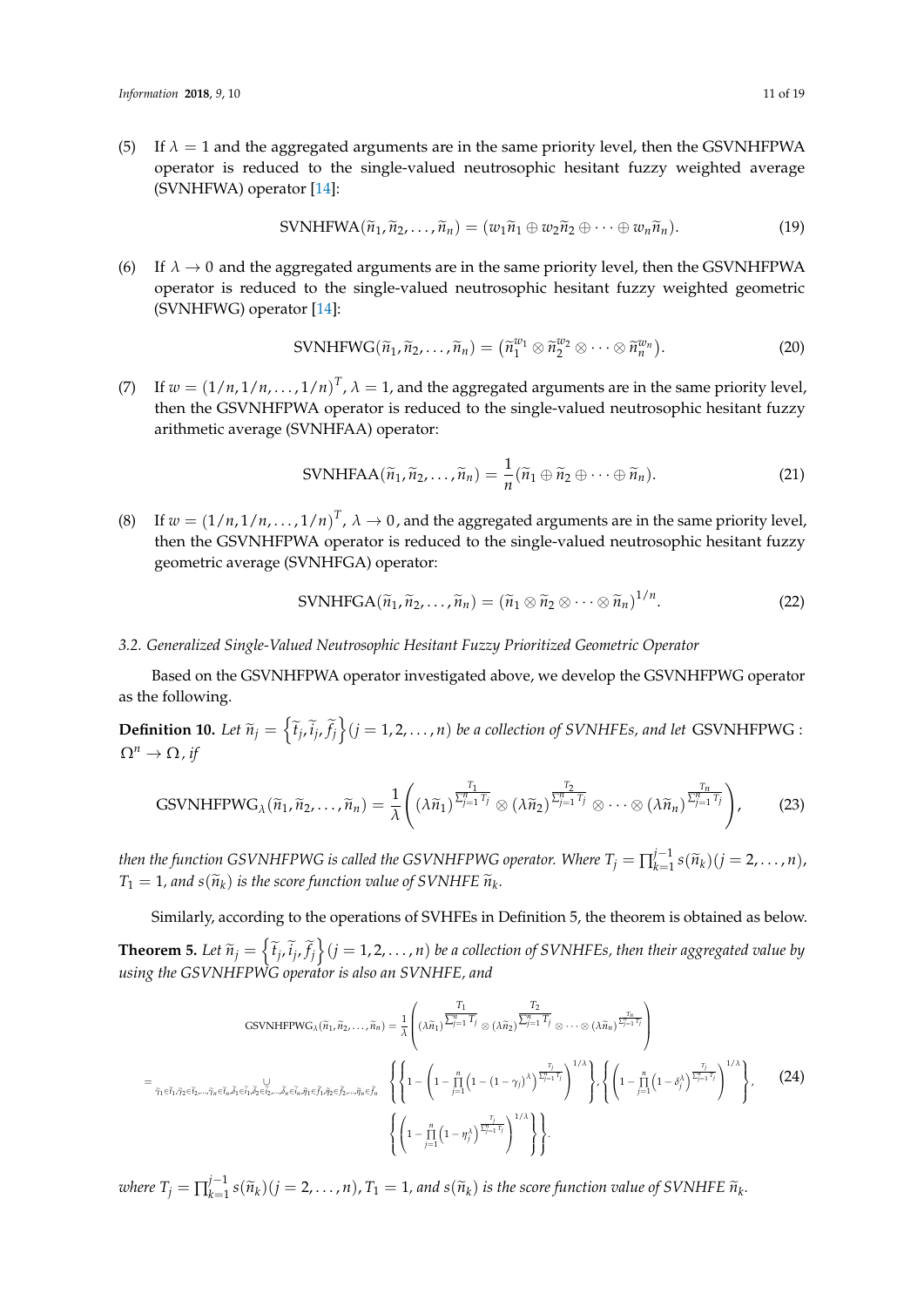Some desirable properties of the GSVNHFPWG operator are presented as below.

**Theorem 6.** *(Idempotency) Let*  $\widetilde{n}_j = \left\{ \widetilde{t}_j, \widetilde{i}_j, \widetilde{f}_j \right\}$   $(j = 1, 2, ..., n)$  *be a collection of SVNHFEs, where*  $T_j = \prod_{k=1}^{j-1}$  $\lim_{k \to \infty} \frac{f^{j-1} s(\widetilde{n}_k)(j = 2, \ldots, n)}{s - 1}$ , and  $s(\widetilde{n}_k)$  is the score function value of SVNHFE  $\widetilde{n}_k$ . If all  $\widetilde{n}_j=\left\{\widetilde{t}_j,\widetilde{i}_j,\widetilde{f}_j\right\}$  $(j=1,2,\ldots,n)$  are equal, i.e.,  $\widetilde{n}_j=\widetilde{n}=\left\{\widetilde{t},\widetilde{i},\widetilde{f}\right\}$ ,  $\widetilde{t}=\gamma$ ,  $\widetilde{i}=\delta$ , and  $\widetilde{f}=\eta$ , then

GSVMHFPWG<sub>$$
\lambda
$$</sub>( $\tilde{n}_1, \tilde{n}_2, ..., \tilde{n}_n$ ) =  $\tilde{n} = \{ \tilde{t}, \tilde{i}, \tilde{f} \}.$  (25)

**Proof.** The proof procedure of Theorem 6 is similar to Theorem 2.  $\Box$ 

**Theorem 7.** *(Boundedness)* Let  $\widetilde{n}_j = \left\{ \widetilde{t}_j, \widetilde{i}_j, \widetilde{f}_j \right\}$   $(j = 1, 2, ..., n)$  be a collection of SVNHFEs, *where*  $T_j$  =  $\prod_{k=1}^{j-1}$  $\kappa_{k=1}^{j-1} s(\widetilde{n}_k)(j = 2, ..., n),$   $T_1 = 1$ , and  $s(\widetilde{n}_k)$  is the score value of SVNHFE  $\widetilde{n}_k$ .<br>  $f_k = 1$ ,  $(s+1)$ ,  $s+1$ ,  $s+1$ ,  $s+1$ ,  $s-1$ ,  $s-1$ ,  $s+1$ ,  $s+1$ ,  $s-1$ ,  $s+1$ ,  $s-1$ ,  $s+1$ ,  $s-1$ ,  $s+1$ ,  $s-1$ ,  $s+1$ , And let  $\widetilde{n}^- = {\{\gamma^-\}, \{\delta^+\}, \{\eta^+\}\}\$ and  $\widetilde{n}^+ = {\{\{\gamma^+\}, \{\delta^-\}, \{\eta^-\}\}\}\$ , where  $\gamma^+ = \bigcup_{\gamma_j \in \widetilde{t}_j} \max{\{\gamma_j\}}\}$  $\delta^+ = \cup_{\delta_j \in \tilde{i}_j} \max\{\delta_j\}, \quad \eta^+ = \cup_{\eta_j \in \tilde{f}_j} \max\{\eta_j\}, \quad \gamma^- = \cup_{\gamma_j \in \tilde{i}_j} \min\{\gamma_j\}, \quad \delta^- = \cup_{\delta_j \in \tilde{i}_j} \min\{\delta_j\}$ *, and*  $\eta^- = \cup_{\eta_j \in \widetilde{f}_j} \min\{\eta_j\}$ *. Then* 

$$
\widetilde{n}^- \leq \text{GSVMHFPWG}_{\lambda}(\widetilde{n}_1, \widetilde{n}_2, \dots, \widetilde{n}_n) \leq \widetilde{n}^+.
$$
\n(26)

**Proof.** The proof procedure of Theorem 7 is similar to Theorem 3. □

**Theorem 8.** (Monotonicity) Let  $\widetilde{n}_j = \left\{ \widetilde{t}_j, \widetilde{i}_j, \widetilde{f}_j \right\} (j = 1, 2, ..., n)$  and  $\widetilde{n}_j^* = \left\{ \widetilde{t}_j^*, \widetilde{i}_j^*, \widetilde{f}_j^* \right\} (j = 1, 2, ..., n)$ *be two collections of SVNHFEs, where*  $T_j = \prod_{k=1}^{j-1}$  $\tilde{f}_{k=1}^{-1} s(\tilde{n}_k)(j = 2, \ldots, n), T_j^* = \prod_{k=1}^{j-1}$  $\sum_{k=1}^{j-1} s(\widetilde{n}_k^*)(j = 2, ..., n),$  $T_1 = T_1^* = 1$ ,  $s(\tilde{n}_k)$  and  $s(\tilde{n}_k^*)$  are the score function values of SVNHFE  $\tilde{n}_k$  and  $\tilde{n}_k^*$ , respectively. *If*  $\widetilde{n}_j \leq \widetilde{n}_j^*(j = 1, 2, \ldots, n)$ , then

GSVMHFPWG<sub>\lambda</sub>(
$$
\widetilde{n}_1, \widetilde{n}_2, ..., \widetilde{n}_n
$$
)  $\leq$ GSVMHFPWG<sub>\lambda</sub>( $\widetilde{n}_1^*, \widetilde{n}_2^*, ..., \widetilde{n}_n^*$ ). (27)

**Proof.** It directly follows from Theorem 7. □

Special cases of the GSVNHFPWG operator are shown as follows:

(1) If  $\lambda = 1$ , then the GSVNHFPWG operator is reduced to the single-valued neutrosophic hesitant fuzzy prioritized weighted geometric (SVNHFPWG) operator:

$$
\text{SVMHFPWG}(\widetilde{n}_1, \widetilde{n}_2, \dots, \widetilde{n}_n) = \left( (\widetilde{n}_1)^{\frac{T_1}{\sum_{j=1}^n T_j}} \otimes (\widetilde{n}_2)^{\frac{T_2}{\sum_{j=1}^n T_j}} \otimes \dots \otimes (\widetilde{n}_n)^{\frac{T_n}{\sum_{j=1}^n T_j}} \right). \tag{28}
$$

(2) If  $\lambda = 1$  and the aggregated arguments are in the same priority level, then the GSVNHFPWG operator is reduced to the SVNHFWG operator [\[14\]](#page-18-7):

$$
\text{SVNHFWG}(\widetilde{n}_1, \widetilde{n}_2, \dots, \widetilde{n}_n) = ((\widetilde{n}_1)^{w_1} \otimes (\widetilde{n}_2)^{w_2} \otimes \dots \otimes (\widetilde{n}_n)^{w_n}). \tag{29}
$$

(3) If  $w = (1/n, 1/n, ..., 1/n)^T$ ,  $\lambda = 1$ , and the aggregated arguments are in the same priority level, then the GSVNHFPWG operator is reduced to the SVNHFGA operator:

$$
\text{SVMHFGA}(\widetilde{n}_1, \widetilde{n}_2, \dots, \widetilde{n}_n) = (\widetilde{n}_1 \otimes \widetilde{n}_2 \otimes \dots \otimes \widetilde{n}_n)^{1/n}.\tag{30}
$$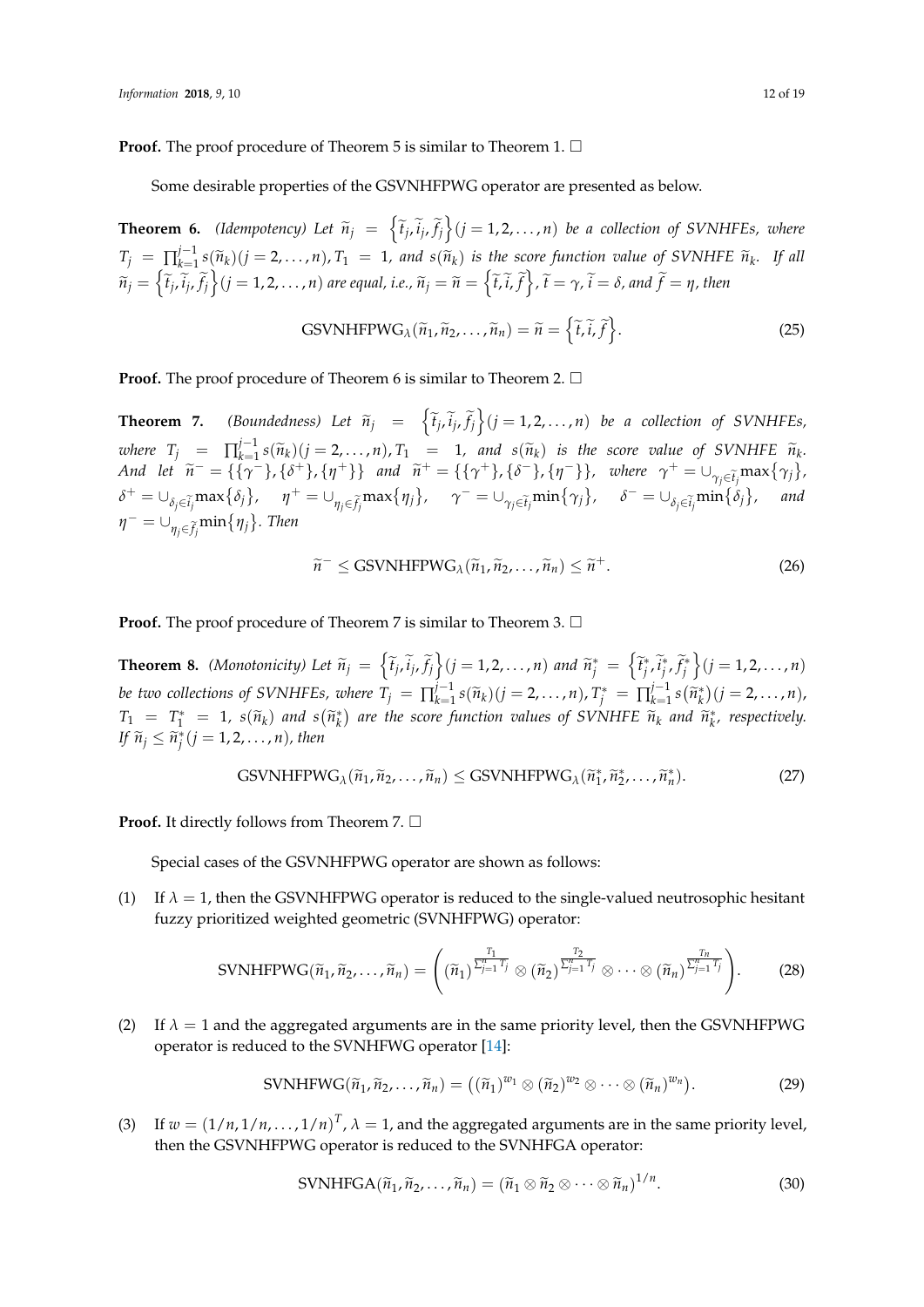# <span id="page-12-0"></span>**4. An Approach for Decision-Making under Single-Valued Neutrosophic Hesitant Fuzzy Environment**

In this section, we utilize the GSVNHFPWA operator and GSVNHFPWG operator to solve the MCDM problems under SVNHF environment, respectively. For a MCDM problem, let  $A = \{A_1, A_2, \ldots, A_m\}$  be a set of *m* alternatives to be evaluated,  $C = \{C_1, C_2, \ldots, C_n\}$  be a collection of criteria that prioritizations between the criteria expressed by the linear ordering  $C_1 \succ C_2 \succ \cdots \succ C_n$ exist, i.e., criteria *C<sup>j</sup>* has a higher priority level than the criteria *C<sup>k</sup>* if *j* < *k*. Decision makers evaluates the alternatives over the criteria by using SVNHFEs, let  $N = (\tilde{n}_{ij})_{m \times n} (i = 1, 2, ..., m; j = 1, 2, ..., n)$ be an SVNHF decision matrix, and  $\widetilde{n}_{ij} = \left\{ \widetilde{t}_{ij}, \widetilde{i}_{ij}, \widetilde{t}_{ij} \right\}$  is the evaluation information given by decision maker. Where  $\tilde{t}_{ij} = \{\gamma_{ij} | \gamma_{ij} \in \tilde{t}_{ij}\}$  represents the possible degrees that the alternative *A*<sup>*i*</sup> satisfies the criteria *C<sub>j</sub>* provided by decision maker,  $\tilde{i}_{ij} = \left\{ \delta_{ij} \middle| \delta_{ij} \in \tilde{i}_{ij} \right\}$  represents the possible indeterminacy degrees that decision maker judges whether the alternative *A<sup>i</sup>* satisfies the criteria *C<sup>j</sup>* , and  $\widetilde{f}_{ij} = \left\{ \eta_{ij} \middle| \eta_{ij} \in \widetilde{f}_{ij} \right\}$  represents the possible degrees that the alternative  $A_i$  does not satisfy the criteria  $C_i$  provided by decision maker.

Based on the assumptions above, we use the GSVNHFPWA operator or GSVNHFPWG operator to construct an approach for decision-making under SVNHF environment. The main steps are presented below.

**Step 1.** Calculate the values of  $T_{ij}$  ( $i = 1, 2, ..., m; j = 1, 2, ..., n$ ) by the equations as follows.

$$
T_{ij} = \prod_{k=1}^{j-1} s(\tilde{n}_{ik})(i = 1, 2, \dots, m; j = 1, 2, \dots, n), T_{i1} = 1.
$$
 (31)

**Step 2.** Utilize the GSVNHFPWA operator:

$$
\widetilde{n}_{i} = \text{GSVNHFPWA}_{\lambda}(\widetilde{n}_{i1}, \widetilde{n}_{i2}, \dots, \widetilde{n}_{in}) = \left(\frac{T_{i1}}{\sum_{j=1}^{n} T_{ij}} (\widetilde{n}_{i1})^{\lambda} \oplus \frac{T_{i2}}{\sum_{j=1}^{n} T_{ij}} (\widetilde{n}_{i2})^{\lambda} \oplus \cdots \oplus \frac{T_{in}}{\sum_{j=1}^{n} T_{ij}} (\widetilde{n}_{in})^{\lambda}\right)^{1/\lambda}
$$
\n
$$
= \sum_{\widetilde{\gamma}_{i1} \in \widetilde{t}_{i1}, \widetilde{\gamma}_{i2} \in \widetilde{t}_{i2}, \dots, \widetilde{\gamma}_{in} \in \widetilde{t}_{in}, \widetilde{\delta}_{i1} \in \widetilde{t}_{i1}, \widetilde{\delta}_{i2} \in \widetilde{t}_{i2}, \dots, \widetilde{\delta}_{in} \in \widetilde{t}_{in}, \widetilde{\eta}_{i1} \in \widetilde{f}_{i1}, \widetilde{\eta}_{i2} \in \widetilde{f}_{i2}, \dots, \widetilde{\eta}_{in} \in \widetilde{f}_{in} \right\} \left\{ \left(1 - \prod_{j=1}^{n} \left(1 - (\gamma_{ij})^{\lambda}\right)^{\frac{T_{ij}}{\sum_{j=1}^{n} T_{ij}}} \right)^{1/\lambda} \right\}, \quad (32)
$$
\n
$$
\left\{ 1 - \left(1 - \prod_{j=1}^{n} \left(1 - (1 - \delta_{ij})^{\lambda}\right)^{\frac{T_{ij}}{\sum_{j=1}^{n} T_{ij}}} \right)^{1/\lambda} \right\}, \left\{ 1 - \left(1 - \prod_{j=1}^{n} \left(1 - (1 - \eta_{ij})^{\lambda}\right)^{\frac{T_{ij}}{\sum_{j=1}^{n} T_{ij}}} \right)^{1/\lambda} \right\} \right\}.
$$

or the GSVNHFPWG operator:

$$
\widetilde{n}_{i} = \text{GSVMHFPWG}_{\lambda}(\widetilde{n}_{i1}, \widetilde{n}_{i2}, \dots, \widetilde{n}_{in}) = \frac{1}{\lambda} \left( (\lambda \widetilde{n}_{i1}) \frac{T_{i1}}{\sum_{j=1}^{n} T_{ij}} \otimes (\lambda \widetilde{n}_{i2}) \frac{T_{i2}}{\sum_{j=1}^{n} T_{ij}} \otimes \dots \otimes (\lambda \widetilde{n}_{in})^{\frac{T_{in}}{\sum_{j=1}^{n} T_{ij}}}\right)
$$
\n
$$
= \frac{1}{\widetilde{\gamma}_{i1} \in \widetilde{t}_{i1}, \widetilde{\gamma}_{i2} \in \widetilde{t}_{i2}, \dots, \widetilde{\gamma}_{in} \in \widetilde{t}_{in} \widetilde{\beta}_{i1} \in \widetilde{t}_{in} \widetilde{\beta}_{in} \in \widetilde{t}_{in} \widetilde{\beta}_{in} \in \widetilde{t}_{in} \widetilde{\beta}_{in} \in \widetilde{t}_{in} \widetilde{\beta}_{in} \in \widetilde{t}_{in} \widetilde{\beta}_{in} \in \widetilde{t}_{in} \widetilde{\beta}_{in} \in \widetilde{t}_{in} \widetilde{\beta}_{in} \in \widetilde{t}_{in} \widetilde{\beta}_{in} \in \widetilde{t}_{in} \widetilde{\beta}_{in} \in \widetilde{t}_{in} \widetilde{\beta}_{in} \in \widetilde{t}_{in} \widetilde{\beta}_{in} \in \widetilde{t}_{in} \widetilde{\beta}_{in} \in \widetilde{t}_{in} \widetilde{\beta}_{in} \in \widetilde{t}_{in} \widetilde{\beta}_{in} \in \widetilde{t}_{in} \widetilde{\beta}_{in} \in \widetilde{t}_{in} \widetilde{\beta}_{in} \in \widetilde{t}_{in} \widetilde{\beta}_{in} \in \widetilde{t}_{in} \widetilde{\beta}_{in} \in \widetilde{t}_{in} \widetilde{\beta}_{in} \in \widetilde{t}_{in} \widetilde{\beta}_{in} \in \widetilde{t}_{in} \widetilde{\beta}_{in} \in \widetilde{t}_{in} \widetilde{\beta}_{in} \in \widetilde{t}_{in} \widetilde{\beta}_{in} \in \widetilde{t}_{in} \widetilde{\beta}_{in} \in \widetilde{t}_{in} \widetilde{\beta
$$

to aggregate the SVNHF decision matrix  $N = (\tilde{n}_{ij})_{m \times n}$  into the SVNHFE  $\tilde{n}_i = \left\{ \tilde{t}_i, \tilde{i}_i, \tilde{f}_i \right\}$  of each alternative.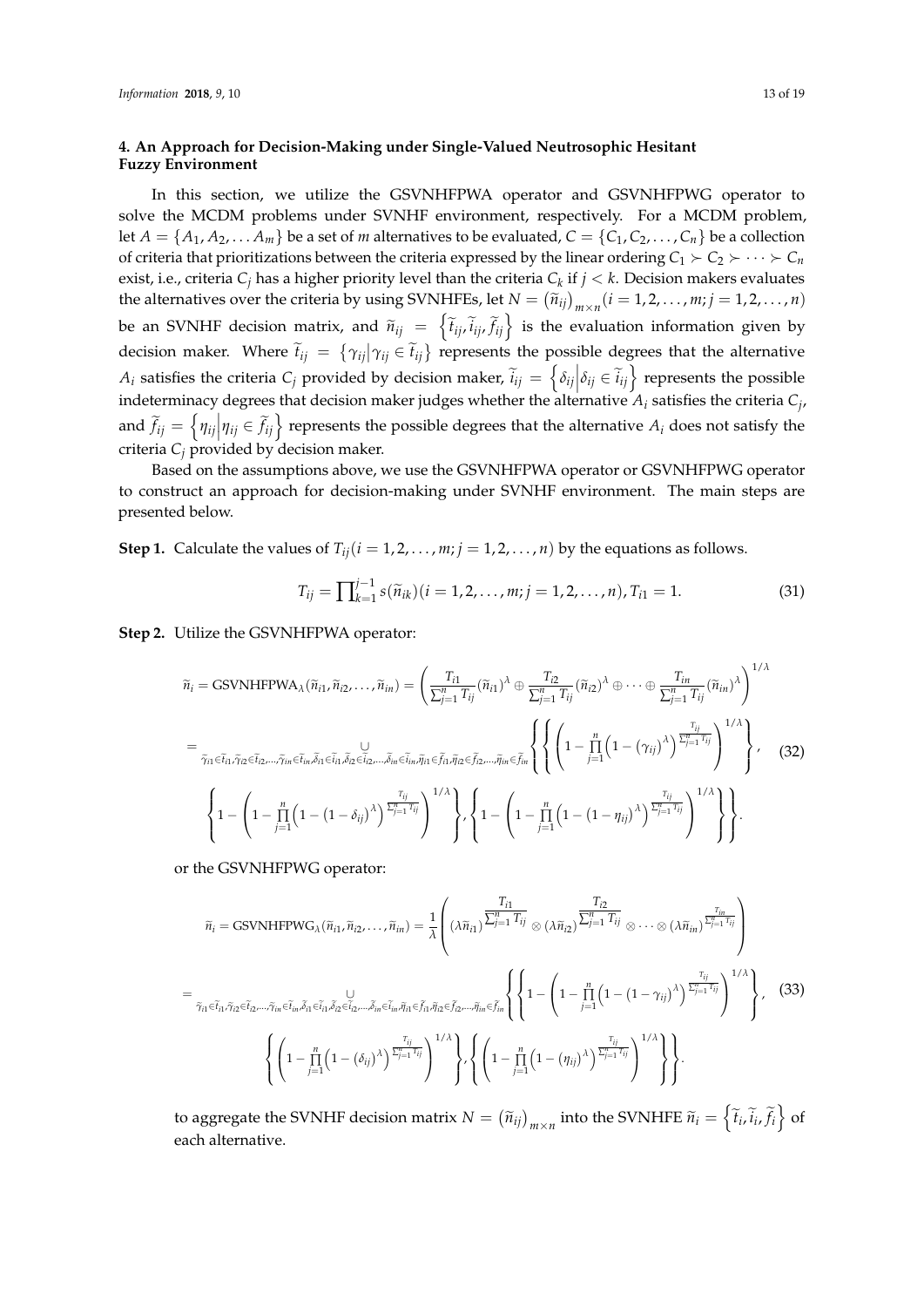**Step 3.** Rank all the alternatives by calculating the score function value of the SVNHFE  $\widetilde{n}_i = \left\{ \widetilde{t}_i, \widetilde{i}_i, \widetilde{f}_i \right\}$ combined with Definition 6.

$$
s(\widetilde{n}_i) = \left[ \frac{1}{l_i} \sum_{\gamma_i \in \widetilde{t}_i} \gamma_i + \frac{1}{p_i} \sum_{\delta_i \in \widetilde{t}_i} (1 - \delta_i) + \frac{1}{q_i} \sum_{\eta_i \in \widetilde{f}_i} (1 - \eta_i) \right] / 3. \tag{34}
$$

Then the bigger the score function value  $s(\tilde{n}_i)$ , the higher the ranking of alternative  $x_i$  will be.

## <span id="page-13-0"></span>**5. Numerical Example**

In this section, we apply a numerical example of MCDM problem under SVNHF environment to illustrate the applications and advantages of the proposed method [\[14\]](#page-18-7).

#### *5.1. Implementation*

Suppose that an investment company wants to invest a sum of money in a target company. After a market survey, four alternative companies are identified to be chosen from, namely, a car company  $(A_1)$ , a food company  $(A_2)$ , a computer company  $(A_3)$ , and an arms company  $(A_4)$ . To evaluate the investment potential of a company needs to consider many aspects, such as the growth prospects of the company, risk degree of the investment, and the impact of the company on the environment. Therefore, the investment company shall evaluate the four alternative companies above with respect to three criteria, namely, the environmental impact  $(C_1)$ , the risk  $(C_2)$ , and the growth (*C*3). In the real decision-making process, compared with determining the weights of criteria, identifying the priority level of criteria is more feasible and accurate. Then, according to the weight vector of three criteria  $w = {(0.40, 0.35, 0.25)}^T$  [\[14\]](#page-18-7), we set up the criteria  $\mathcal{C}_1$  with the first priority level, followed by criteria  $C_2$  and  $C_3$ . Decision makers from the investment company express the evaluation information combined with SVNHFEs, and the SVNHF decision matrix  $N = (\tilde{n}_{ij})_{m \times n}$  is obtained shown in Table [1](#page-13-1) [\[14\]](#page-18-7).

<span id="page-13-1"></span>

| <b>Alternatives</b> | Ü1                                            | しっ                                               | $C_3$                                    |
|---------------------|-----------------------------------------------|--------------------------------------------------|------------------------------------------|
| A <sub>1</sub>      | $\{0.2, 0.3\}, \{0.1, 0.2\}, \{0.5, 0.6\}\$   | $\{ \{0.3, 0.4, 0.5\}, \{0.1\}, \{0.3, 0.4\} \}$ | $\{[0.5, 0.6], [0.2, 0.3], [0.3, 0.4]\}$ |
| A <sub>2</sub>      | $\{0.6, 0.7\}, \{0.1, 0.2\}, \{0.1, 0.2\}\$   | $\{0.6, 0.7\}, \{0.1, 0.2\}, \{0.2, 0.3\}\$      | $\{ \{0.6, 0.7\}, \{0.1\}, \{0.3\} \}$   |
| $A_3$               | $\{0.5, 0.6\}, \{0.1\}, \{0.3\}\}\$           | $\{0.5, 0.6\}, \{0.4\}, \{0.2, 0.3\}\}\$         | $\{0.6\}, \{0.3\}, \{0.4\}\}\$           |
| $A_4$               | $\{0.3, 0.5\}, \{0.2\}, \{0.1, 0.2, 0.3\}\}\$ | $\{0.7, 0.8\}, \{0.1\}, \{0.1, 0.2\}\}\$         | $\{0.6, 0.7\}, \{0.1\}, \{0.2\}\$        |

Then, we use the proposed method to determine the ranking result of the four alternative companies, which are presented as follows.

**Step 1.** Calculate the values of  $T_{ij}$  ( $i = 1, 2, 3, 4; j = 1, 2, 3$ ) according to Equation (31) as follows:

|            |                       | 1.000  0.5167  0.3358 |  |
|------------|-----------------------|-----------------------|--|
|            |                       | $1.000$ 0.7833 0.5875 |  |
| $T_{ii} =$ | $1.000$ 0.7167 0.4539 |                       |  |
|            | 1.000  0.6667  0.5556 |                       |  |

**Step 2.** Utilize the GSVNHFPWA operator (which the parameter  $\lambda = 1$ ) to aggregate the SVNHF decision matrix  $N = (\tilde{n}_{ij})_{m \times n} (i = 1, 2, 3, 4; j = 1, 2, 3)$  into the SVNHFE  $\tilde{n}_i = \left\{ \tilde{t}_i, \tilde{i}_i, \tilde{f}_i \right\} (i = 1, 2, 3, 4)$  of each alternative company. Take the alternative company *A*<sup>1</sup> for instance, we have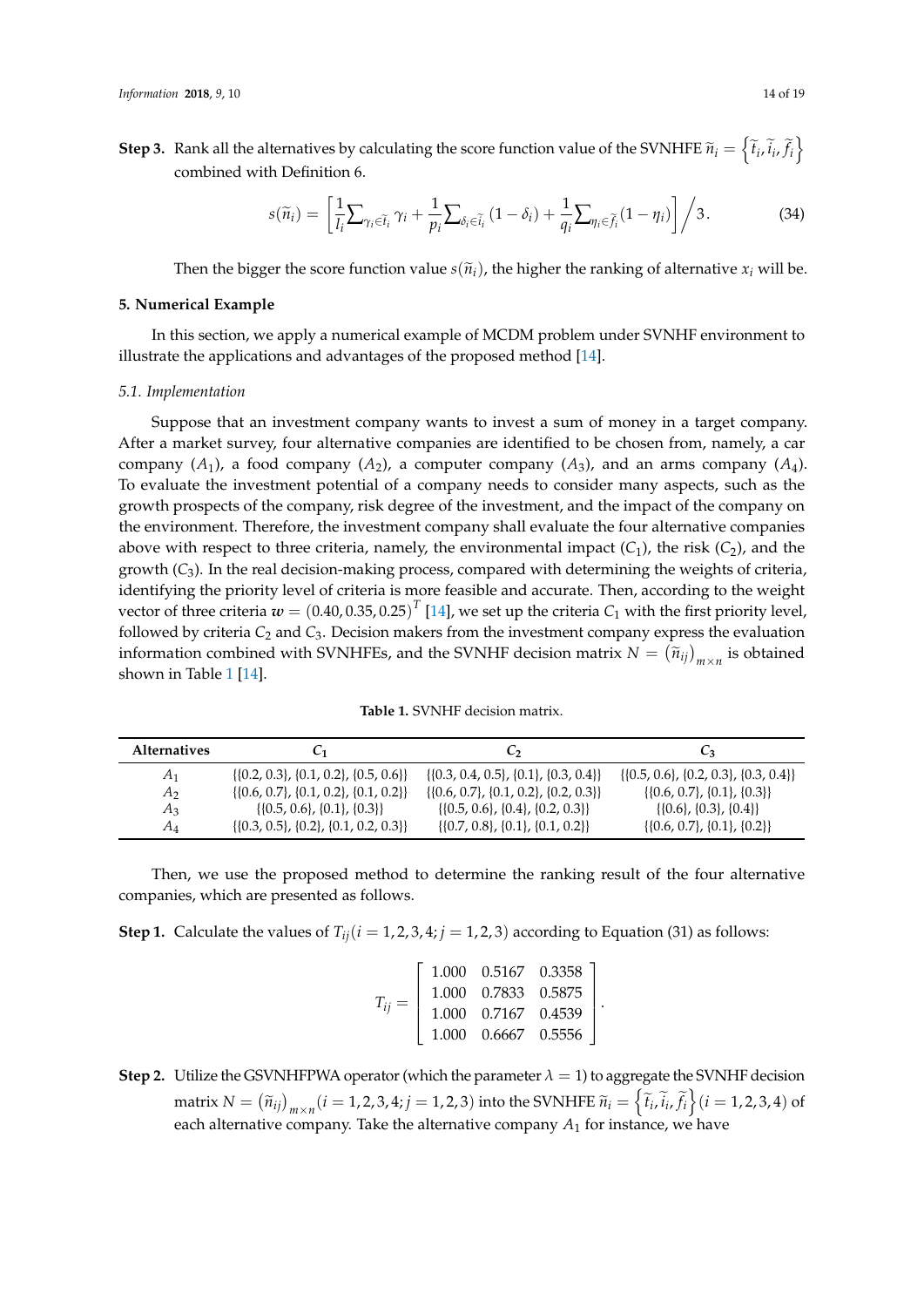$$
\tilde{n}_1 = \text{GSVMHFPWA}_1(\tilde{n}_{11}, \tilde{n}_{12}, \tilde{n}_{13}) = \left(\frac{T_{11}}{\sum_{j=1}^3 T_{1j}} (\tilde{n}_{11})^1 \oplus \frac{T_{12}}{\sum_{j=1}^3 T_{1j}} (\tilde{n}_{12})^1 \oplus \frac{T_{13}}{\sum_{j=1}^3 T_{1j}} (\tilde{n}_{13})^1\right)^{1/1}
$$
\n
$$
= \frac{T_{11}}{\tilde{r}_{11} \tilde{r}_{12} \tilde{r}_{13} \tilde{r}_{13} \tilde{r}_{14} \tilde{r}_{14} \tilde{r}_{15} \tilde{r}_{15} \tilde{r}_{15} \tilde{r}_{15} \tilde{r}_{15} \tilde{r}_{15} \tilde{r}_{15} \tilde{r}_{15} \tilde{r}_{15} \tilde{r}_{15} \tilde{r}_{15} \tilde{r}_{15} \tilde{r}_{15} \tilde{r}_{15} \tilde{r}_{15} \tilde{r}_{15} \tilde{r}_{15} \tilde{r}_{15} \tilde{r}_{15} \tilde{r}_{15} \tilde{r}_{15} \tilde{r}_{15} \tilde{r}_{15} \tilde{r}_{15} \tilde{r}_{15} \tilde{r}_{15} \tilde{r}_{15} \tilde{r}_{15} \tilde{r}_{15} \tilde{r}_{15} \tilde{r}_{15} \tilde{r}_{15} \tilde{r}_{15} \tilde{r}_{15} \tilde{r}_{15} \tilde{r}_{15} \tilde{r}_{15} \tilde{r}_{15} \tilde{r}_{15} \tilde{r}_{15} \tilde{r}_{15} \tilde{r}_{15} \tilde{r}_{15} \tilde{r}_{15} \tilde{r}_{15} \tilde{r}_{15} \tilde{r}_{15} \tilde{r}_{15} \tilde{r}_{15} \tilde{r}_{15} \tilde{r}_{15} \tilde{r}_{15} \tilde{r}_{15} \tilde{r}_{15} \tilde{r}_{15} \tilde{r}_{15} \tilde{r}_{15} \tilde{r}_{15} \tilde{r}_{15} \tilde{r}_{1
$$

and obtain the SVNHFE  $\widetilde{n}_1$  as the following.

$$
\widetilde{n}_1 = \{0.2922, 0.3203, 0.3220, 0.3414, 0.3489, 0.3556, 0.3675, 0.3691, 0.3811, 0.3941, 0.4004, 0.4242\}, \{0.1134, 0.1220, 0.1648, 0.1774\}, \{0.3953, 0.4164, 0.4283, 0.4512, 0.4361, 0.4595, 0.4726, 0.4979\}\}.
$$

Similarly, the SVNHFEs of other alternative companies can be computed as follows:

 $\widetilde{n}_2 = \{ \{0.6000, 0.6275, 0.6363, 0.6613, 0.6457, 0.6701, 0.6778, 0.7000 \}, \{0.1000, 0.1257, 0.6613, 0.6613, 0.6457, 0.6701, 0.6778, 0.7000 \}$ 0.1340, 0.1684}, {0.1651, 0.1887, 0.2211, 0.2528}};

 $\widetilde{n}_3 = \{ \{0.5228, 0.5567, 0.5694, 0.6000\}, \{0.1989\}, \{0.2787, 0.3186\} \};$ 

 $\widetilde{n}_4 = \{ \{0.5280, 0.5608, 0.5821, 0.6111, 0.5943, 0.6225, 0.6408, 0.6657 \}, \{0.1366\},\}$ {0.1189, 0.1464, 0.1625, 0.2000, 0.1950, 0.2400}}.

**Step 3.** Calculate the score function value of the SVNHFE  $\tilde{n}_i$  by using Equation (34):

$$
s(\widetilde{n}_1) = 0.5902, s(\widetilde{n}_2) = 0.7711, s(\widetilde{n}_3) = 0.6882, s(\widetilde{n}_4) = 0.7623.
$$

Then, we can obtain the ranking order of four alternative companies is  $A_2 \succ A_4 \succ A_3 \succ A_1$ , the food company  $A_2$  is the best alternative.

If we replace the GSVNHFPWA operator in the aforementioned procedures with the GSVNHFPWG operator, the decision-making steps of the proposed method can be described as follows.

# Step 1'. See Step 1.

**Step 2'.** Utilize the GSVNHFPWG operator (which the parameter  $\lambda = 1$ ) to aggregate the SVNHF decision  $\text{matrix } N = \left(\widetilde{n}_{ij}\right)_{m \times n} (i = 1, 2, 3, 4; j = 1, 2, 3) \text{ into the SVMHFE } \widetilde{n}_i = \left\{\widetilde{t}_i, \widetilde{i}_i, \widetilde{f}_i\right\} (i = 1, 2, 3, 4) \text{ of } \widetilde{n}_i$ each alternative company. Take an alternative company *A*<sup>1</sup> for example, we have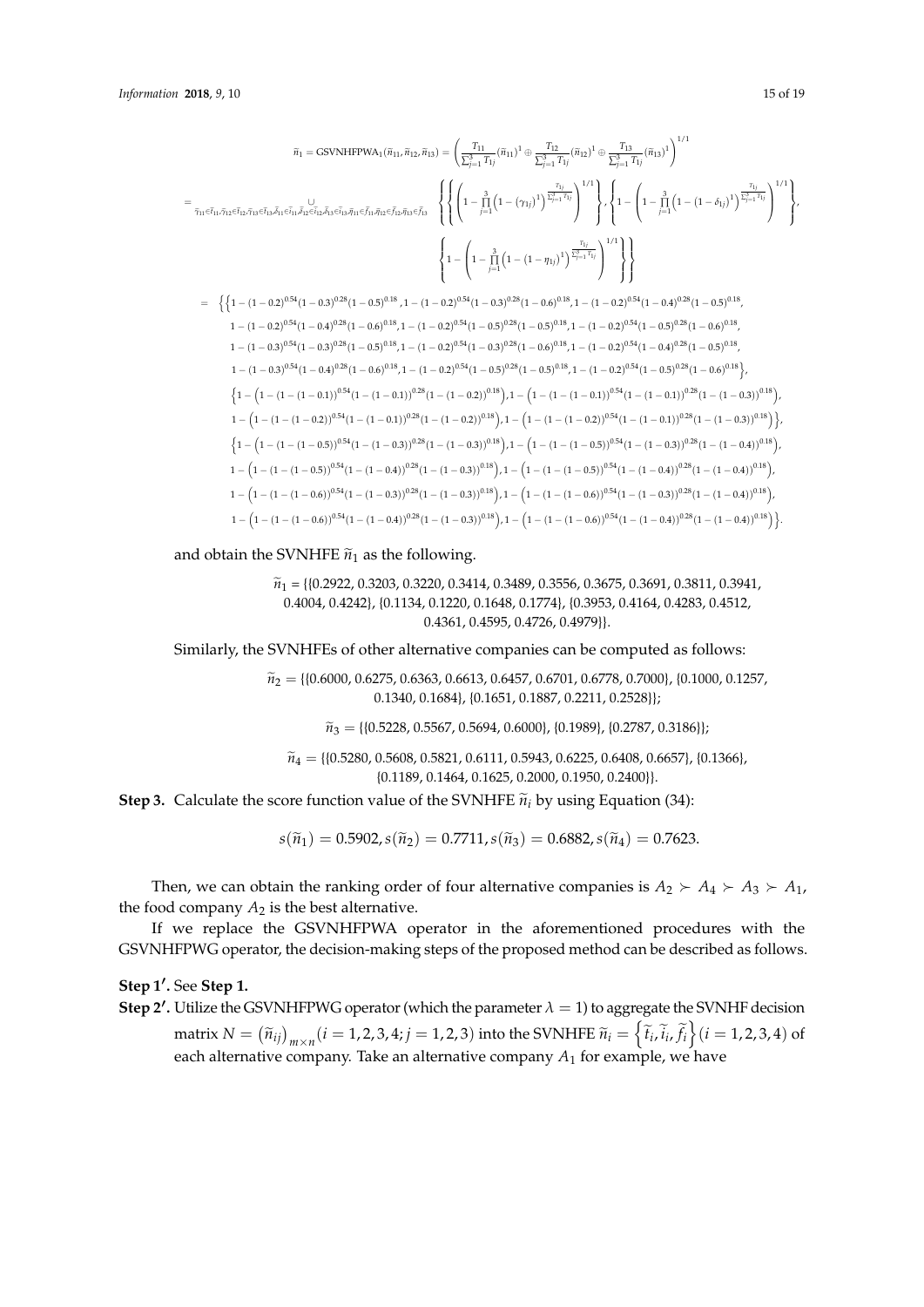$$
\tilde{n}_1 = \text{GSVNHFPWG}_1(\tilde{n}_{11}, \tilde{n}_{12}, \tilde{n}_{13}) = \left( (\tilde{n}_{11}) \frac{\overline{\Gamma_3}}{\overline{\Gamma_3} + \overline{\Gamma_4}} \otimes (\tilde{n}_{12}) \frac{\overline{\Gamma_3}}{\overline{\Gamma_2} - \overline{\Gamma_4}} \right) \otimes (\tilde{n}_{13}) \frac{\overline{\Gamma_3}}{\overline{\Gamma_2} - \overline{\Gamma_4}} \right)
$$
\n
$$
= \frac{1}{\tilde{\gamma}_{11} \in \tilde{t}_{11}, \tilde{\gamma}_{12} \in \tilde{t}_{12}, \tilde{\beta}_{11} \in \tilde{t}_{11}, \tilde{\beta}_{12} \in \tilde{t}_{13}, \tilde{\beta}_{11} \in \tilde{\beta}_{11}, \tilde{\beta}_{12} \in \tilde{\beta}_{12}, \tilde{\beta}_{13} \in \tilde{\beta}_{13}} \right\} \cdot \left\{ \left\{ 1 - \left( 1 - \frac{3}{11} \left( 1 - (n - \gamma_1)^1 \right)^{\frac{\overline{\Gamma_3}}{\overline{\Gamma_3} - \overline{\Gamma_4}} \right)^{1/1} \right\} \cdot \left\{ \left( 1 - \frac{3}{11} \left( 1 - (\delta_{11})^1 \right)^{\frac{\overline{\Gamma_4}}{\overline{\Gamma_2} - \overline{\Gamma_4}} \right)^{1/1} \right\} \cdot \left\{ \left( 1 - \frac{3}{11} \left( 1 - (n - (\delta_{11})^1 \right)^{\frac{\overline{\Gamma_4}}{\overline{\Gamma_4} - \overline{\Gamma_4}} \right)^{1/1} \right\} \cdot \left\{ \left( 1 - \frac{3}{11} \left( 1 - (n - (\delta_{12}))^{0.84} \right) \cdot \left( 1 - (1 - (1 - 0.2))^{0.84} \right) \cdot \left( 1 - (1 - 0.2))^{0.84} \right) \cdot \left( 1 - (1 - (1 - 0.2))^{0.84} \right) \cdot \left( 1 - (1 - (1 - 0.2))^{0.84} \right) \cdot \left( 1 - (1 - (1 - 0.2))^{0.84} \right) \cdot \left( 1 - (1 - (1 - 0.2))
$$

and obtain the SVNHFE  $\tilde{n}_1$  as the following:

$$
\widetilde{n}_1 = \{ \{0.2644, 0.2733, 0.2865, 0.2961, 0.3049, 0.3151, 0.3291, 0.3402, 0.3566, 0.3686, 0.3795, 0.3923 \}, \{0.1190, 0.1401, 0.1733, 0.1931 \}, \{0.4163, 0.4324, 0.4408, 0.4562, 0.4825, 0.4968, 0.5043, 0.5179 \} \}.
$$

Similarly, the SVNHFEs of other alternative companies can be computed as follows:

 $\widetilde{n}_2 = \{ \{0.6000, 0.6234, 0.6314, 0.6559, 0.6403, 0.6652, 0.6738, 0.7000 \}, \{0.1000, 0.1344,$ 0.1436, 0.1763}, {0.1866, 0.2217, 0.2260, 0.2594}};

 $\widetilde{n}_3 = \{ \{0.5194, 0.5517, 0.5649, 0.6000\}, \{0.2531\}, \{0.2917, 0.3222\} \}$ 

 $\widetilde{n}_4 = \{ \{0.4600, 0.4781, 0.4788, 0.4976, 0.5789, 0.6016, 0.6026, 0.6262 \}, \{0.1465\},\}$ {0.1261, 0.1565, 0.1712, 0.2000, 0.2196, 0.2467}}.

**Step 3'.** Calculate the score function value of the SVNHFE  $\tilde{n}_i$  by using Equation (34):

 $s(\tilde{n}_1) = 0.5669, s(\tilde{n}_2) = 0.7622, s(\tilde{n}_3) = 0.6663, s(\tilde{n}_4) = 0.7358.$ 

Then, we can obtain the ranking order of four alternative companies is  $A_2 \succ A_4 \succ A_3 \succ A_1$ , and the food company  $A_2$  is also the best alternative.

In real life, decision makers may determine the value of the parameter *λ* according to the decision-making problem itself or their preference. To analyze the influence of the parameter *λ* on the final ranking result, we change the parameter *λ* of the GSVNHFPWA operator and GSVNHFPWG operator in the numerical example above. Different values of the parameter  $\lambda$  are provided, such as 0.001, 0.5, 1, 2, 3, 5, 10, 20, and 50, which is determined by decision makers in decision-making process. Combined with the proposed method, we can obtain the score function values of four alternative companies, then the ranking results are determined as shown in Tables [2](#page-16-0) and [3.](#page-16-1) Tables [2](#page-16-0) and [3](#page-16-1) show that when the GSVNHFPWA operator is used to aggregate arguments, the best alternative is the food company  $A_2$  for  $0 < \lambda \leq 3$ , but the best alternative is the arms company  $A_4$  for  $5 \leq \lambda \leq 50$ . Besides, when the GSVNHFPWG operator is used to aggregate arguments, the best alternative is always the food company  $A_2$  for  $0 < \lambda \leq 50$ , however, there are some differences in specific ranking for  $\lambda = 50$ . Thus, the different ranking results indicate that the parameter  $\lambda$  plays a very important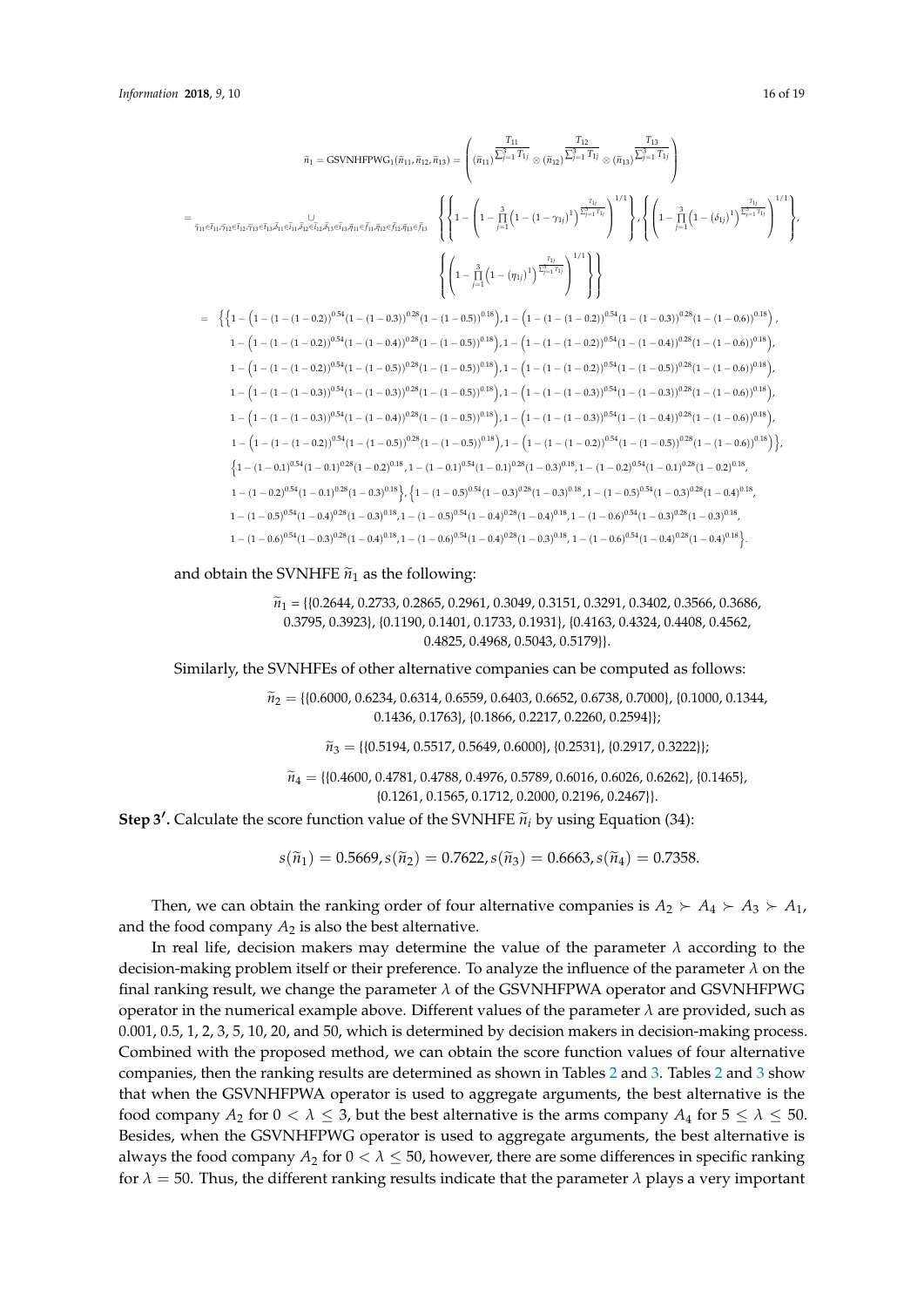role in the aggregation process; decision makers should be cautious to determine the value of *λ* in real decision-making process.

| The Value of $\lambda$ | $s(\widetilde{n}_1)$ | $s(\widetilde{n}_2)$ | $s(\widetilde{n}_3)$ | $s(\widetilde{n}_4)$ | Ranking                             |
|------------------------|----------------------|----------------------|----------------------|----------------------|-------------------------------------|
| $\lambda = 0.001$      | 0.5834               | 0.7702               | 0.6856               | 0.7571               | $A_2 \succ A_4 \succ A_3 \succ A_1$ |
| $\lambda = 0.5$        | 0.5866               | 0.7706               | 0.6869               | 0.7596               | $A_2 \succ A_4 \succ A_3 \succ A_1$ |
| $\lambda = 1$          | 0.5902               | 0.7711               | 0.6882               | 0.7623               | $A_2 \succ A_4 \succ A_3 \succ A_1$ |
| $\lambda = 2$          | 0.5984               | 0.7721               | 0.6910               | 0.7676               | $A_2 \succ A_4 \succ A_3 \succ A_1$ |
| $\lambda = 3$          | 0.6071               | 0.7732               | 0.6937               | 0.7727               | $A_2 \succ A_4 \succ A_3 \succ A_1$ |
| $\lambda = 5$          | 0.6232               | 0.7753               | 0.6991               | 0.7811               | $A_4 \succ A_2 \succ A_3 \succ A_1$ |
| $\lambda = 10$         | 0.6500               | 0.7810               | 0.7109               | 0.7954               | $A_4 \succ A_2 \succ A_3 \succ A_1$ |
| $\lambda = 20$         | 0.6734               | 0.7902               | 0.7253               | 0.8104               | $A_4 \succ A_2 \succ A_3 \succ A_1$ |
| $\lambda = 50$         | 0.6927               | 0.8023               | 0.7394               | 0.8261               | $A_4 \succ A_2 \succ A_3 \succ A_1$ |

<span id="page-16-0"></span>**Table 2.** Score function values obtained by the GSVNHFPWA operator and the rankings of alternatives for different values of *λ*.

<span id="page-16-1"></span>**Table 3.** Score function values obtained by the GSVNHFPWG operator and the rankings of alternatives for different values of *λ*.

| The Value of $\lambda$ | $s(\widetilde{n}_1)$ | $s(\widetilde{n}_2)$ | $s(\widetilde{n}_3)$ | $s(\widetilde{n}_4)$ | Ranking                             |
|------------------------|----------------------|----------------------|----------------------|----------------------|-------------------------------------|
| $\lambda = 0.01$       | 0.5735               | 0.7667               | 0.6766               | 0.7454               | $A_2 \succ A_4 \succ A_3 \succ A_1$ |
| $\lambda = 0.5$        | 0.5704               | 0.7647               | 0.6718               | 0.7408               | $A_2 \succ A_4 \succ A_3 \succ A_1$ |
| $\lambda = 1$          | 0.5669               | 0.7622               | 0.6663               | 0.7358               | $A_2 \succ A_4 \succ A_3 \succ A_1$ |
| $\lambda = 2$          | 0.5592               | 0.7569               | 0.6553               | 0.7251               | $A_2 \succ A_4 \succ A_3 \succ A_1$ |
| $\lambda = 3$          | 0.5512               | 0.7518               | 0.6459               | 0.7152               | $A_2 \succ A_4 \succ A_3 \succ A_1$ |
| $\lambda = 5$          | 0.5372               | 0.7435               | 0.6324               | 0.6998               | $A_2 \succ A_4 \succ A_3 \succ A_1$ |
| $\lambda = 10$         | 0.5166               | 0.7317               | 0.6132               | 0.6806               | $A_2 \succ A_4 \succ A_3 \succ A_1$ |
| $\lambda = 20$         | 0.5013               | 0.7311               | 0.5964               | 0.6686               | $A_2 \succ A_4 \succ A_3 \succ A_1$ |
| $\lambda = 50$         | 0.5718               | 1.0000               | 0.8765               | 0.8030               | $A_2 \succ A_3 \succ A_4 \succ A_1$ |

#### *5.2. Comparison and Discussion*

To further verify the effectiveness of the proposed method, we compare the aforementioned ranking order with the results of other decision-making methods for analyzing the same numerical example as shown in Table [4;](#page-16-2) these methods include the SVNHFWA operator and SVNHFWG operator [\[14\]](#page-18-7), correlation coefficient of DHFSs [\[27\]](#page-18-20), correlation coefficient of SVNEs [\[28\]](#page-18-21), and correlation coefficient of SVNHFEs [\[15\]](#page-18-8). From Table [4,](#page-16-2) we can see that the ranking order of four alternatives obtained by the SVNHFWA operator is  $A_4 \succ A_2 \succ A_3 \succ A_1$  due to the feature of emphasizing group major points; besides, the ranking order of four alternatives in other methods are always  $A_2 \rightarrow A_4 \rightarrow A_3 \rightarrow A_1$ , which is consistent with our proposed method.

**Table 4.** Comparison result of different decision-making methods.

<span id="page-16-2"></span>

| <b>Decision-Making Method</b>            | Ranking                             |
|------------------------------------------|-------------------------------------|
| The GSVNHFPWA operator ( $\lambda = 1$ ) | $A_2 \succ A_4 \succ A_3 \succ A_1$ |
| The GSVNHFPWG operator ( $\lambda = 1$ ) | $A_2 \succ A_4 \succ A_3 \succ A_1$ |
| The SVNHFWA operator                     | $A_4 \succ A_2 \succ A_3 \succ A_1$ |
| The SVNHFWG operator                     | $A_2 \succ A_4 \succ A_3 \succ A_1$ |
| Correlation coefficient of DHFSs         | $A_2 \succ A_4 \succ A_3 \succ A_1$ |
| Correlation coefficient of SVNEs         | $A_2 \succ A_4 \succ A_3 \succ A_1$ |
| Correlation coefficient of SVNHFEs       | $A_2 \succ A_4 \succ A_3 \succ A_1$ |
|                                          |                                     |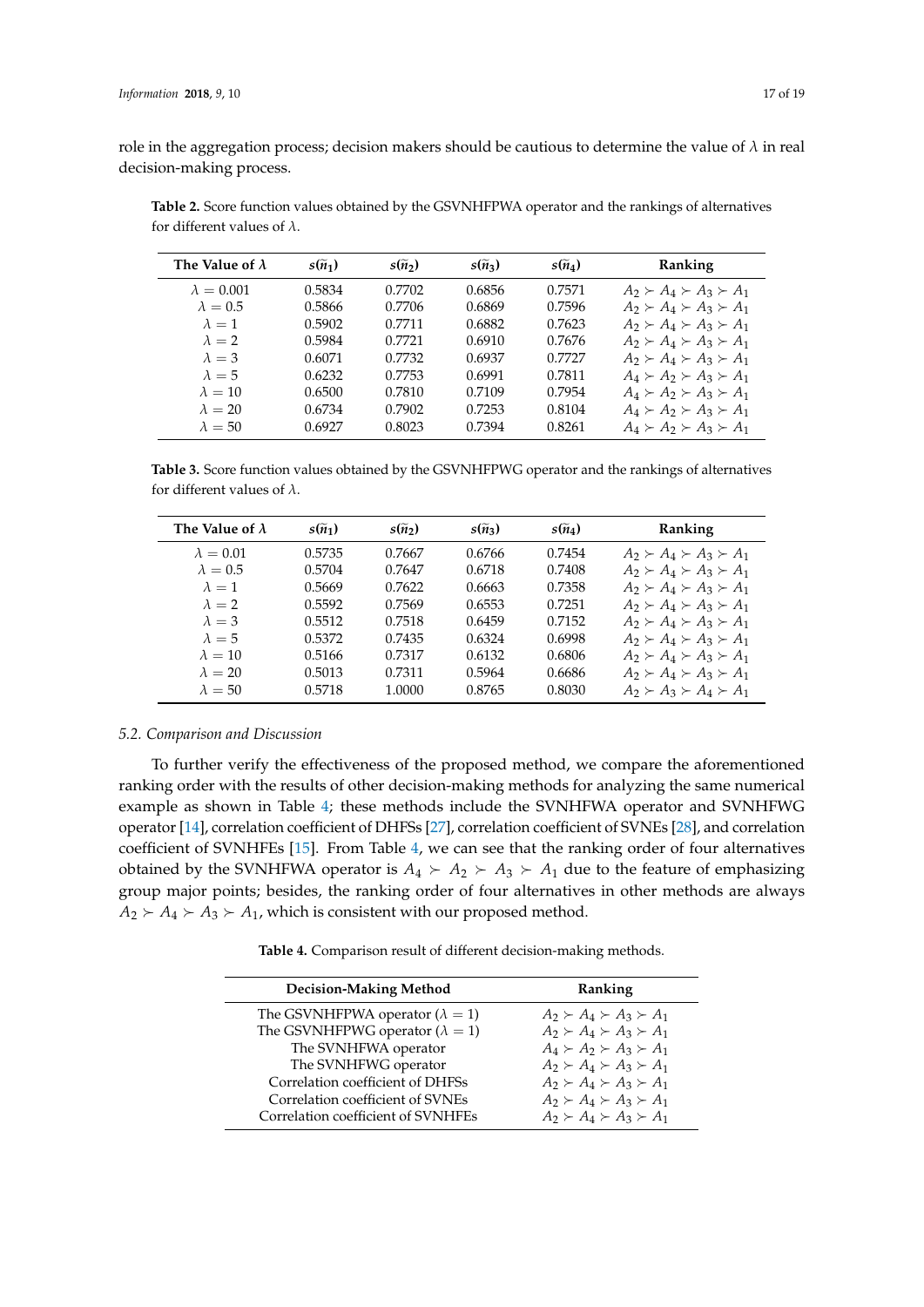With regard to the existing five decision-making methods above, the methods based on the correlation coefficient of DHFSs and correlation coefficient of SVNEs are only applicable to the DHF and SVN environment, respectively, while DHFS and SVNS are the specific cases of SVNHFS. On the other hand, the other three methods can only solve the decision-making problems that the criteria are in the same priority level. Therefore, the comparison result indicates that the proposed method, not only can deal with the decision-making problems effectively but, also has several advantages as follows: (1) decision makers evaluate the alternatives by using SVNHFEs, which contains truth-membership, indeterminacy-membership, and falsity-membership degrees, and SVNHFS is also a generalization of HFS, DHFS, and SVNS; thus, SVNHFEs can express more reliable evaluation information of decision makers; (2) the GSVNHFPWA operator and GSVNHFPWG operator can solve the decision-making problems that the criteria are in different priority levels, which is not considered in other decision-making methods under SVNHF environment; and (3) the GSVNHFPWA operator and GSVNHFPWG operator can be reduced to several aggregation operators through adjusting the value of the parameter  $\lambda$ , including the SVNHFWA operator and SVNHFWG operator [\[14\]](#page-18-7). Decision makers can determine the exact value of the parameter  $\lambda$  to respond to the possible situations in real life.

#### <span id="page-17-6"></span>**6. Conclusions**

This paper studies the MCDM problems under SVNHF environment, while the criteria are in different priority levels. Motivated by the idea of the PA operator, we develop the GSVNHFPWA operator and GSVNHFPWG operator for aggregating SVNHFEs based on the related researches of SVNS and HFS theory. Some desirable properties of the proposed operators are investigated in detail, such as idempotency, boundedness, and monotonicity. Furthermore, we obtained several special cases that reduced from the proposed operators by changing the value of the parameter  $\lambda$ . Then, an approach for MCDM in which the criteria have different priorities is constructed combined with these operators. Finally, a numerical example is provided to illustrate the applications of the proposed method, and several advantages are reflected by the comparison between the proposed method and several existing decision-making methods. In the future, we shall investigate the SVNHF prioritized aggregation operators according to the different t-norm and t-conorm operational laws, and develop more aggregation operators for SVNHFSs.

**Acknowledgments:** This work was supported by the National Natural Science Foundation of China (No. 71371156), the National Express Academic Scholarship Funding Project of Southwest Jiaotong University (No. A0920502051703-1), and Doctoral Innovation Fund Program of Southwest Jiaotong University.

**Author Contributions:** The individual contribution and responsibilities of the authors were as follows: Rui Wang designed the research; and Yanlai Li provided extensive advice throughout the study regarding the abstract, introduction, research design, research methodology, and revised the manuscript. All authors have read and approved the final manuscript.

**Conflicts of Interest:** The authors declare no conflict of interest.

#### **References**

- <span id="page-17-0"></span>1. Mardani, A.; Jusoh, A.; Zavadskas, E.K. Fuzzy multiple criteria decision-making techniques and applications—Two decades review from 1994 to 2014. *Expert Syst. Appl.* **2015**, *42*, 4126–4148. [\[CrossRef\]](http://dx.doi.org/10.1016/j.eswa.2015.01.003)
- <span id="page-17-1"></span>2. Zadeh, L.A. Fuzzy sets. *Inf. Control* **1965**, *8*, 338–353. [\[CrossRef\]](http://dx.doi.org/10.1016/S0019-9958(65)90241-X)
- <span id="page-17-2"></span>3. Atanassov, K.T. Intuitionistic fuzzy sets. *Fuzzy Sets Syst.* **1986**, *20*, 87–96. [\[CrossRef\]](http://dx.doi.org/10.1016/S0165-0114(86)80034-3)
- <span id="page-17-3"></span>4. Atanassov, K.T.; Gargov, G. Interval valued intuitionistic fuzzy sets. *Fuzzy Sets Syst.* **1989**, *31*, 343–349. [\[CrossRef\]](http://dx.doi.org/10.1016/0165-0114(89)90205-4)
- <span id="page-17-4"></span>5. Wang, H.; Smarandache, F.; Zhang, Y.; Sunderraman, R. Single valued neutrosophic sets. In Proceedings of the 10th International Conference on Fuzzy Theory and Technology, Salt Lake City, UT, USA, 21–26 July 2005.
- <span id="page-17-5"></span>6. Smarandache, F. *A Unifying Field in Logics. Neutrosophy: Neutrosophic Probability, Set and Logic*; American Research Press: Rehoboth, DE, USA, 1999.